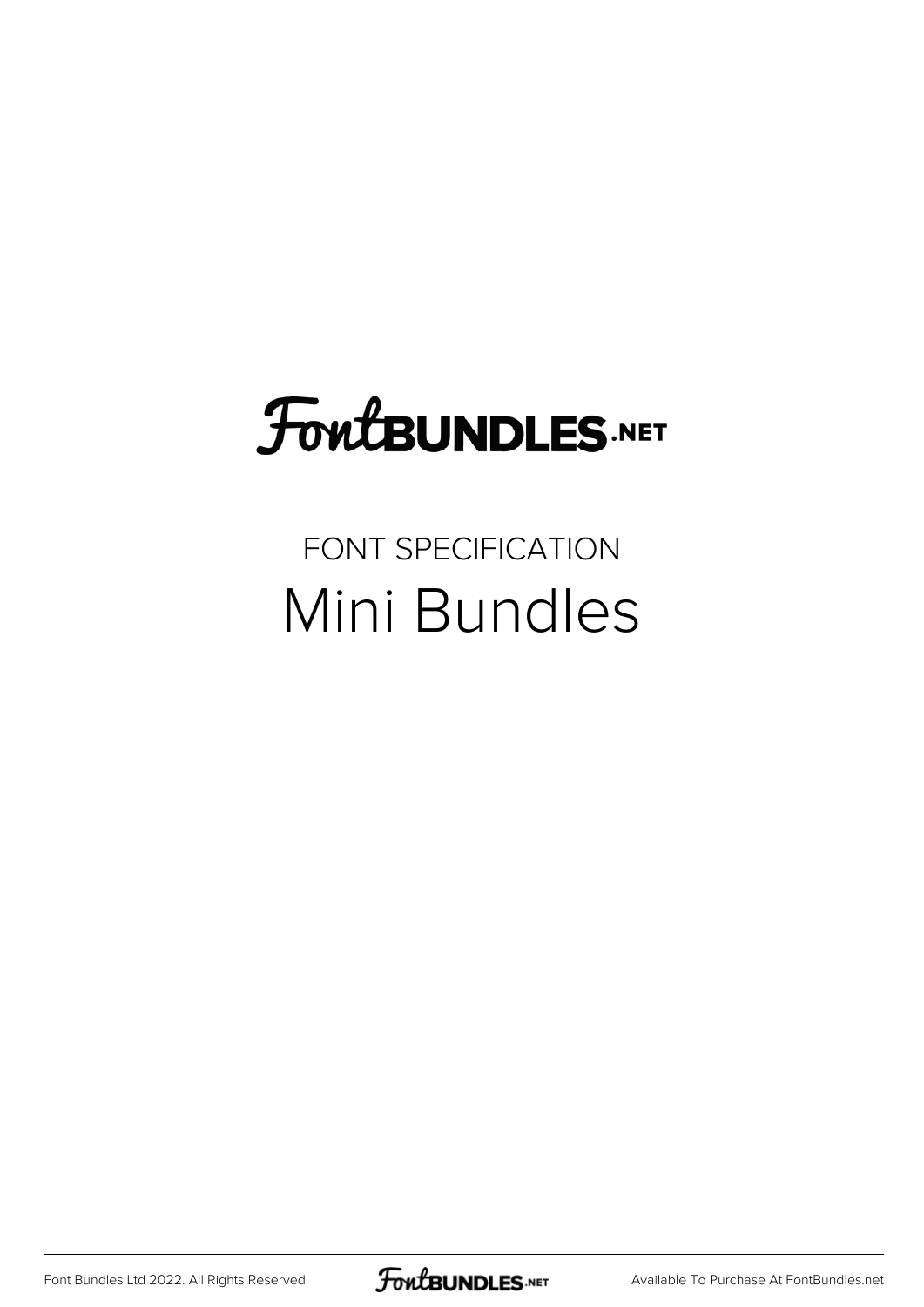#### Valecia - Regular

**Uppercase Characters** 

ABCDEPSHSJNY  $\mathscr{M}\circ\mathscr{N}\mathscr{P}\mathscr{D}\mathscr{M}\mathscr{S}\mathscr{N}\mathscr{N}\mathscr{N}\mathscr{N}$ 

 $\mathscr{X}$  If I

Lowercase Characters

abcdefghijklmnopgrstuvwxyr

**Numbers** 

0123456789

 $\overrightarrow{a}$  #  $\overrightarrow{b}$  &  $\overrightarrow{c}$  ( )  $\therefore$   $\therefore$   $\lt$  =  $\gt$   $\frac{9}{11}$  $-$  1 1 1 4 2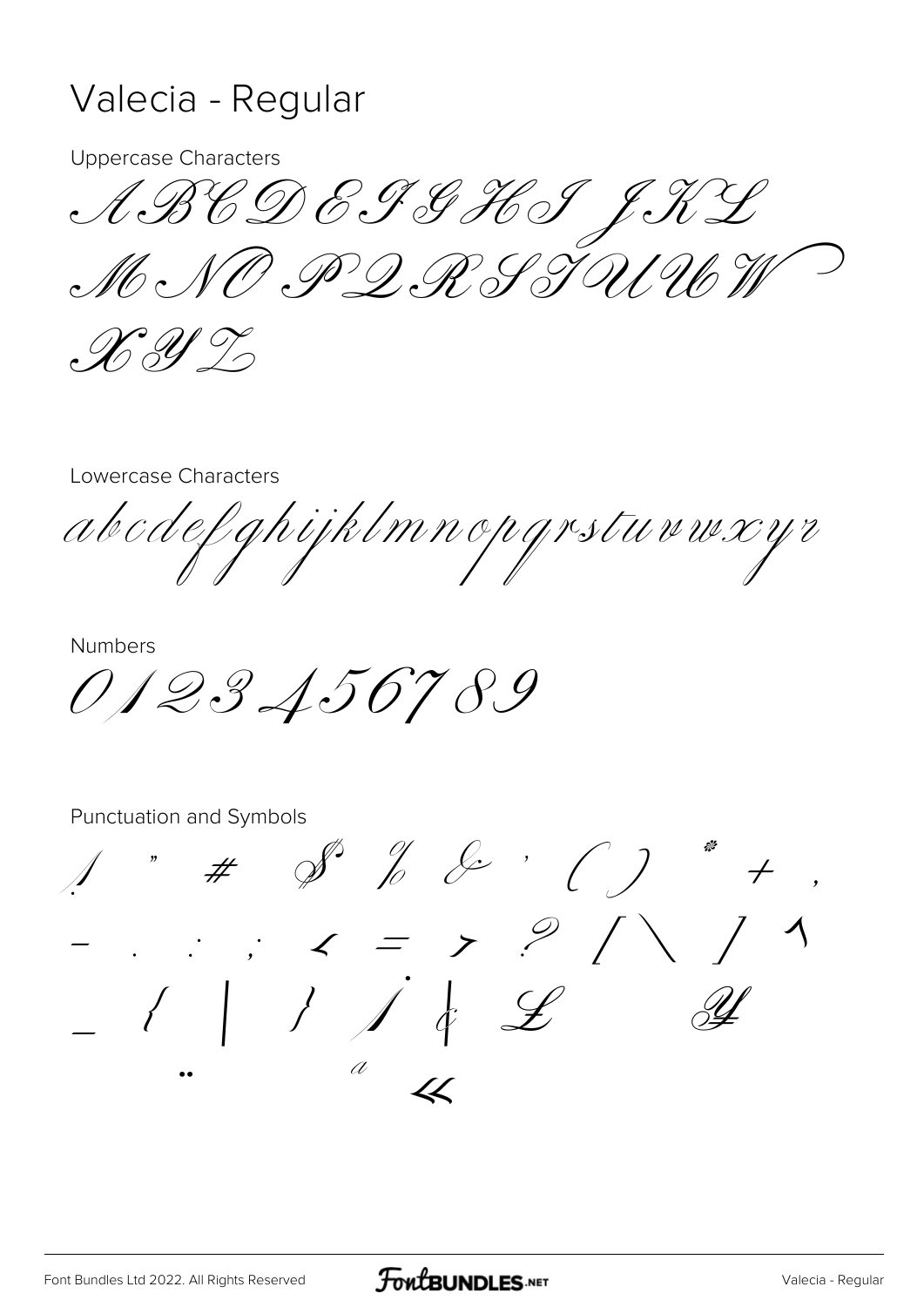$\frac{1}{4}$  $\frac{1}{2}$ 

 $\dot{\mathcal{A}}\dot{\mathcal{A}}\dot{\mathcal{A}}\dot{\mathcal{A}}\dot{\mathcal{A}}\dot{\mathcal{A}}\dot{\mathcal{B}}\dot{\mathcal{C}}$ 

É É Ë Í Í Í Í Í D N

 $\hat{\mathscr{O}}$   $\hat{\mathscr{O}}$   $\hat{\mathscr{O}}$   $\hat{\mathscr{O}}$   $x$   $\hat{\mathscr{O}}$   $\hat{\mathscr{O}}\hat{\mathscr{U}}$ 

Ù U SI

 $\dot{a}$   $\dot{a}$   $\ddot{a}$   $\ddot{a}$ 

 $\ddot{a}$   $\dot{a}$   $\alpha$   $c$   $\dot{e}$   $\dot{e}$   $\ddot{e}$   $\ddot{e}$   $\ddot{e}$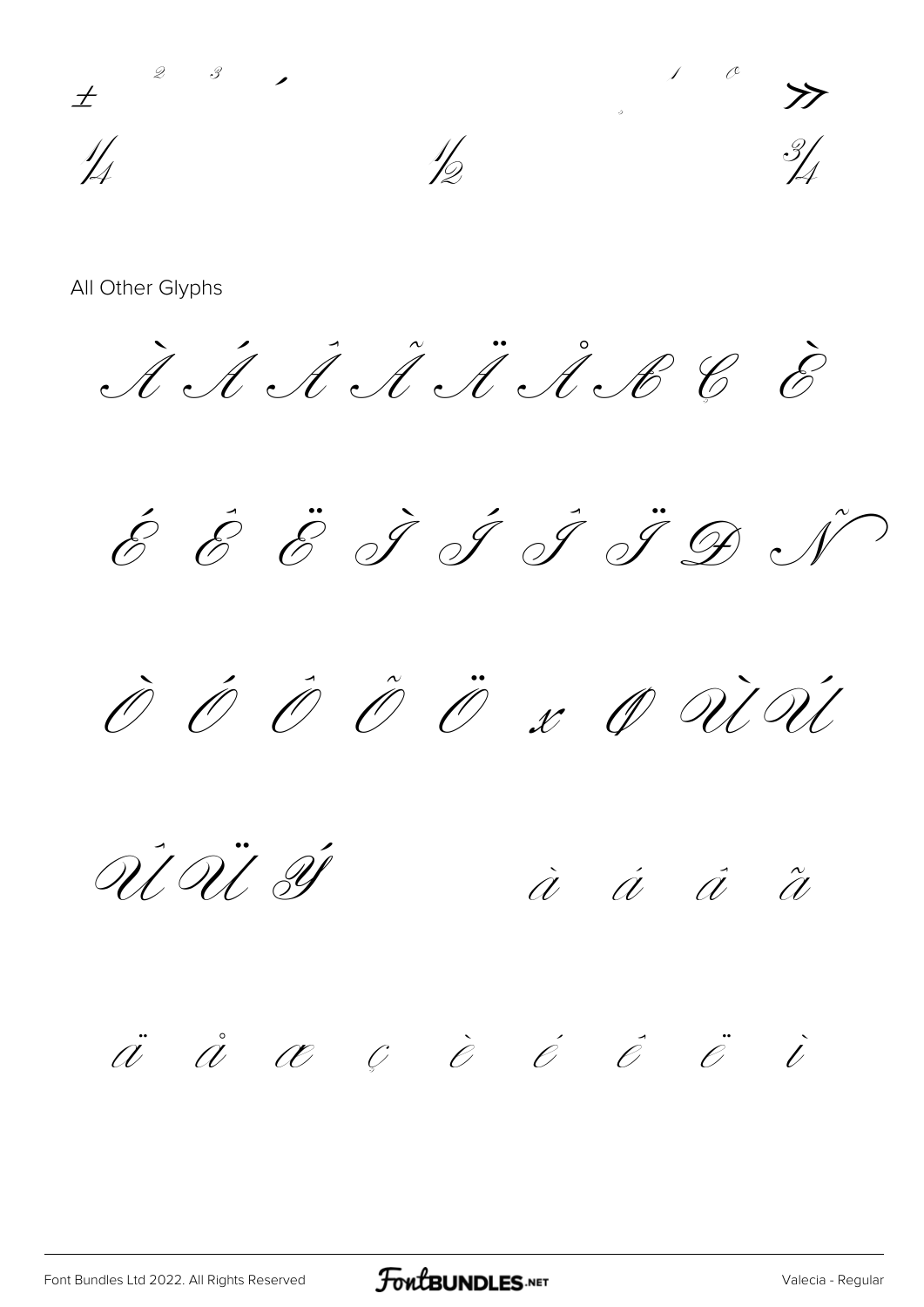i i i 9 ñ à á á å  $\ddot{\mathscr{C}}$  =  $\oint$  ii ii ii ij k ij 1 L l OE c J 5 I  $rac{1}{2}$   $\frac{1}{2}$  $\begin{array}{ccccccccccc} \wedge & & & \wedge & & & & \wedge & & & \wedge & & & \wedge & & & \wedge & & & \wedge & & & \wedge & & & \wedge & & & \wedge & & & \wedge & & & \wedge & & & \wedge & & & \wedge & & & \wedge & & & \wedge & & & \wedge & & & \wedge & & & \wedge & & & \wedge & & & \wedge & & & \wedge & & & \wedge & & & \wedge & & & \wedge & & & \wedge & & & \wedge & & & \wedge & & & \wedge & & & \wedge & & & \wedge & & & \wedge & & & \wedge & & & \wedge & & & \wedge & & &$  $\frac{1}{1}$   $\frac{1}{1}$  ... no < > /  $a^{\prime}$   $b^{\prime}$   $c^{\prime}$   $d^{\prime}$   $e^{\prime}$  $\theta$ %M-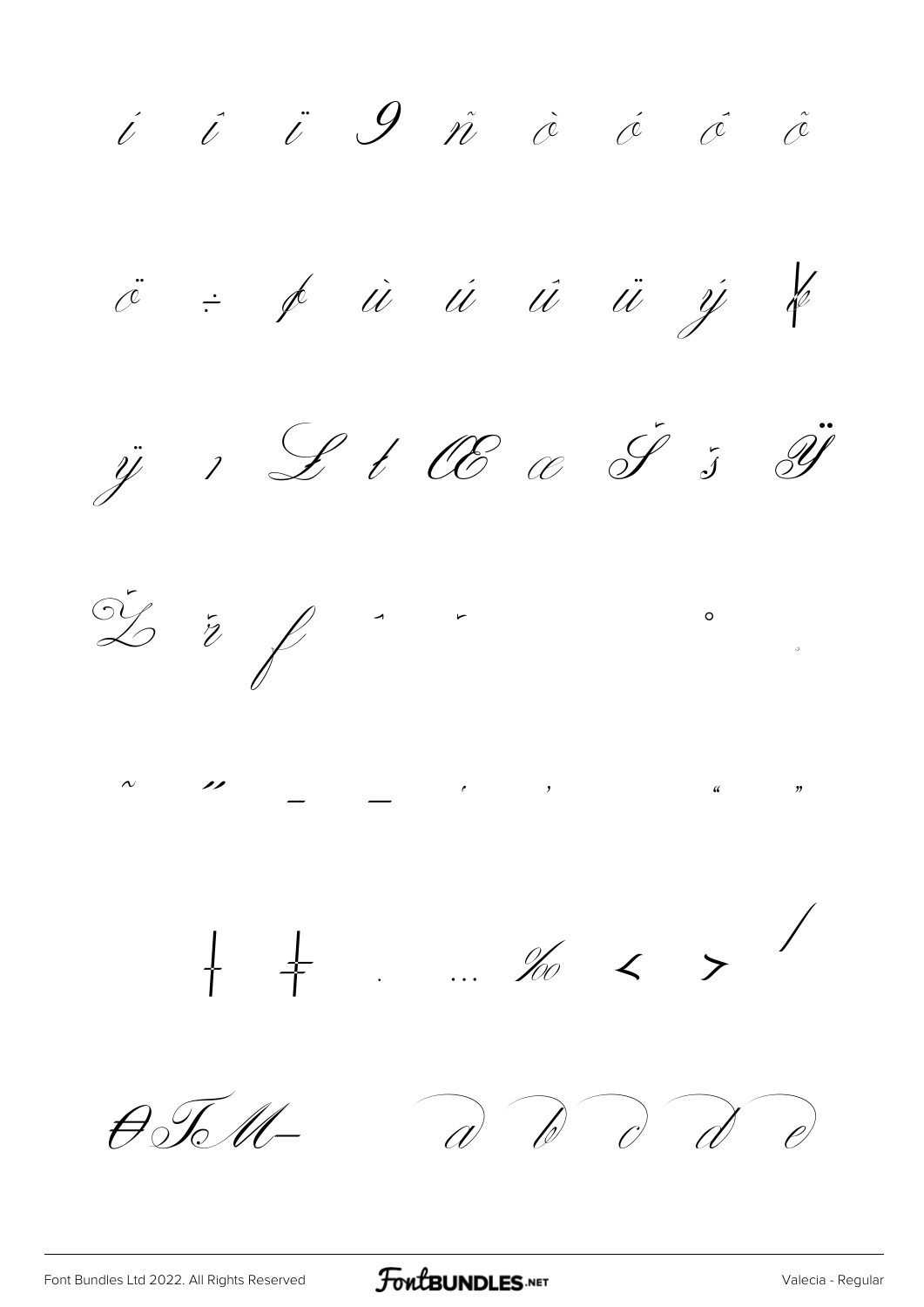$ppn$  d  $ppn$  m  $n$  $x \nabla v$  a dependence JORODD DROWOOD PPPPDDDDDWDXD JSDahad angly ha in ja ka ha ma ma oa pa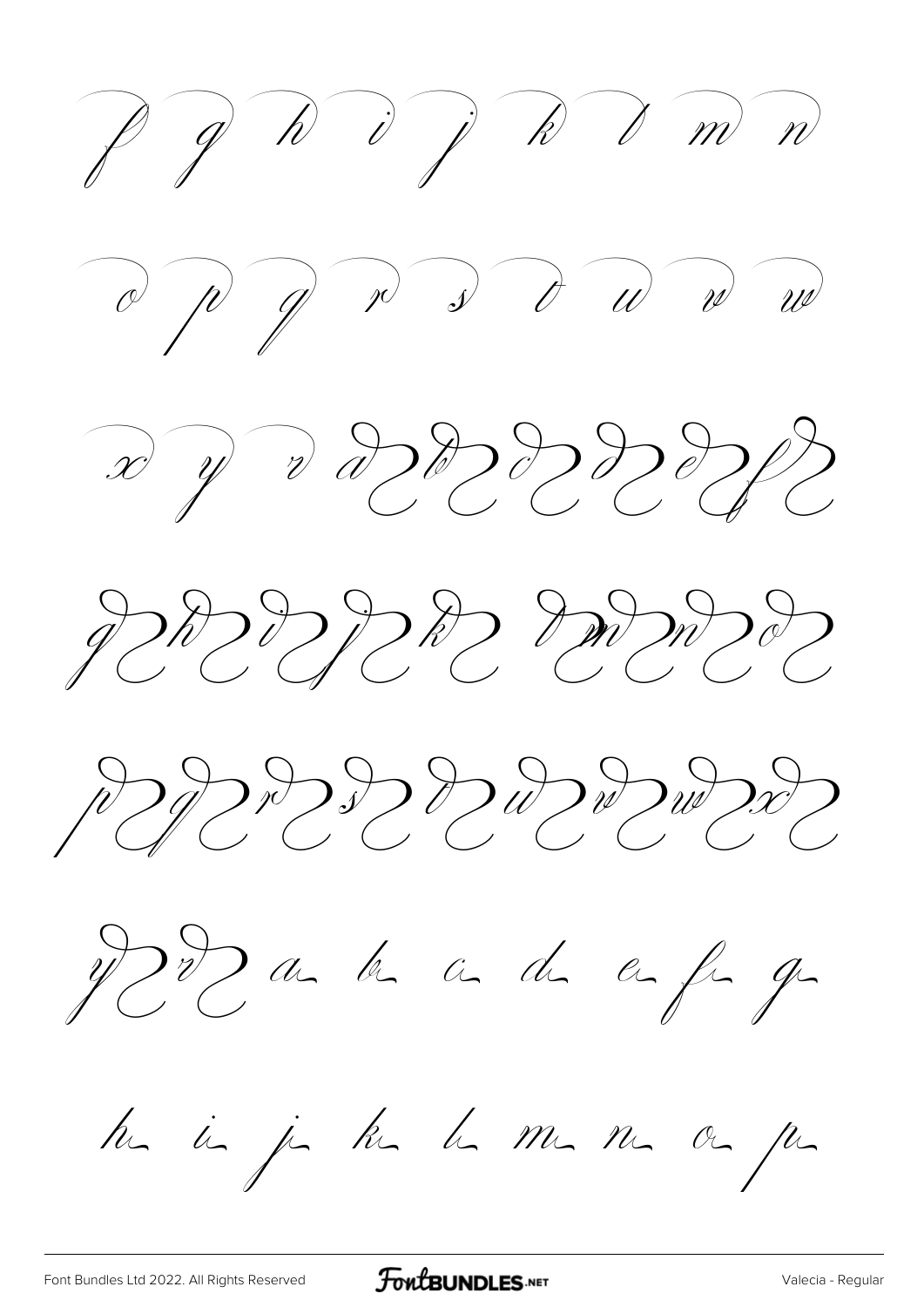ge ve se te un me un se ye ra V V V V Y W i jk V m n d p y r 3 V W W W V V V a le c d e f g h i j k 1 m n o p g r  $\begin{array}{ccccccc} \mathcal{S} & \mathcal{F} & \mathcal{U} & \mathcal{W} & \mathcal{W} & \mathcal{X} & \mathcal{Y} & \mathcal{V} & \mathcal{W} \end{array}$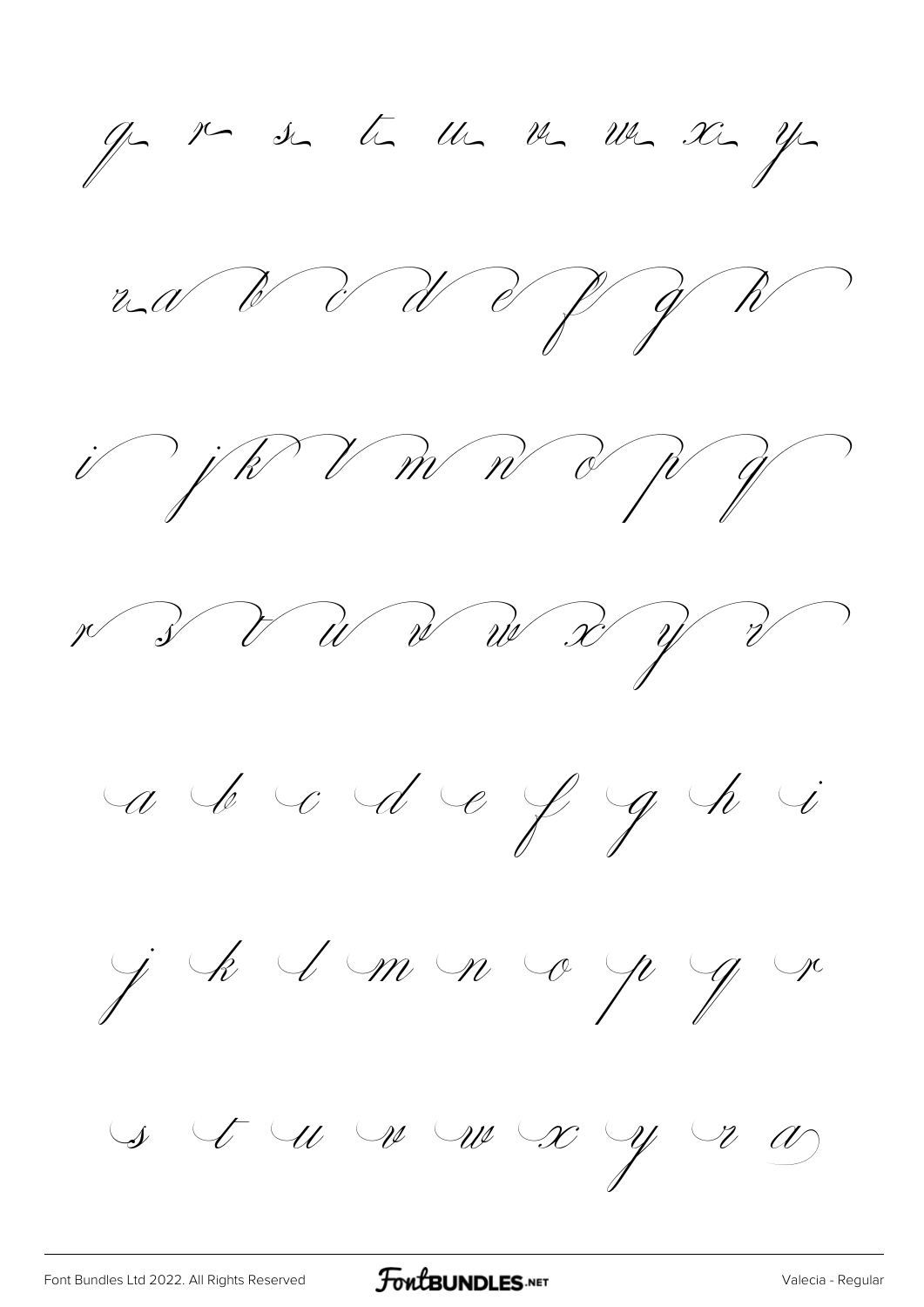b o d oppb j

k 6 m n op p n s

5 00 00 00 00 00 00 00

ce de y geheid jek

Sm nop grest

M M M X Y R D W D

DOPPDDPPDD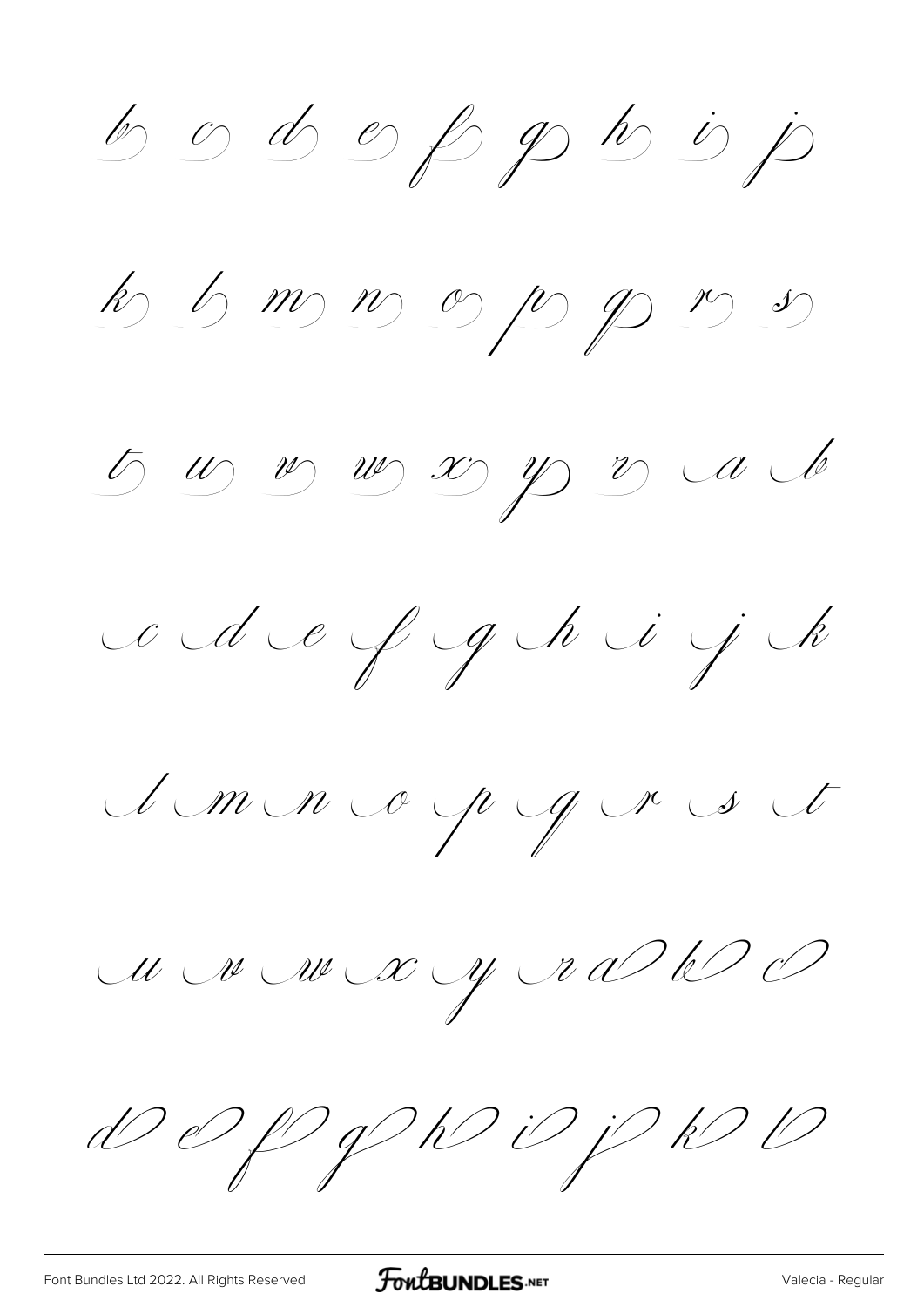mmonday par De  $\overline{\mathscr{U}}'$  $\overline{\mathcal{U}}$  $\mathcal{C}$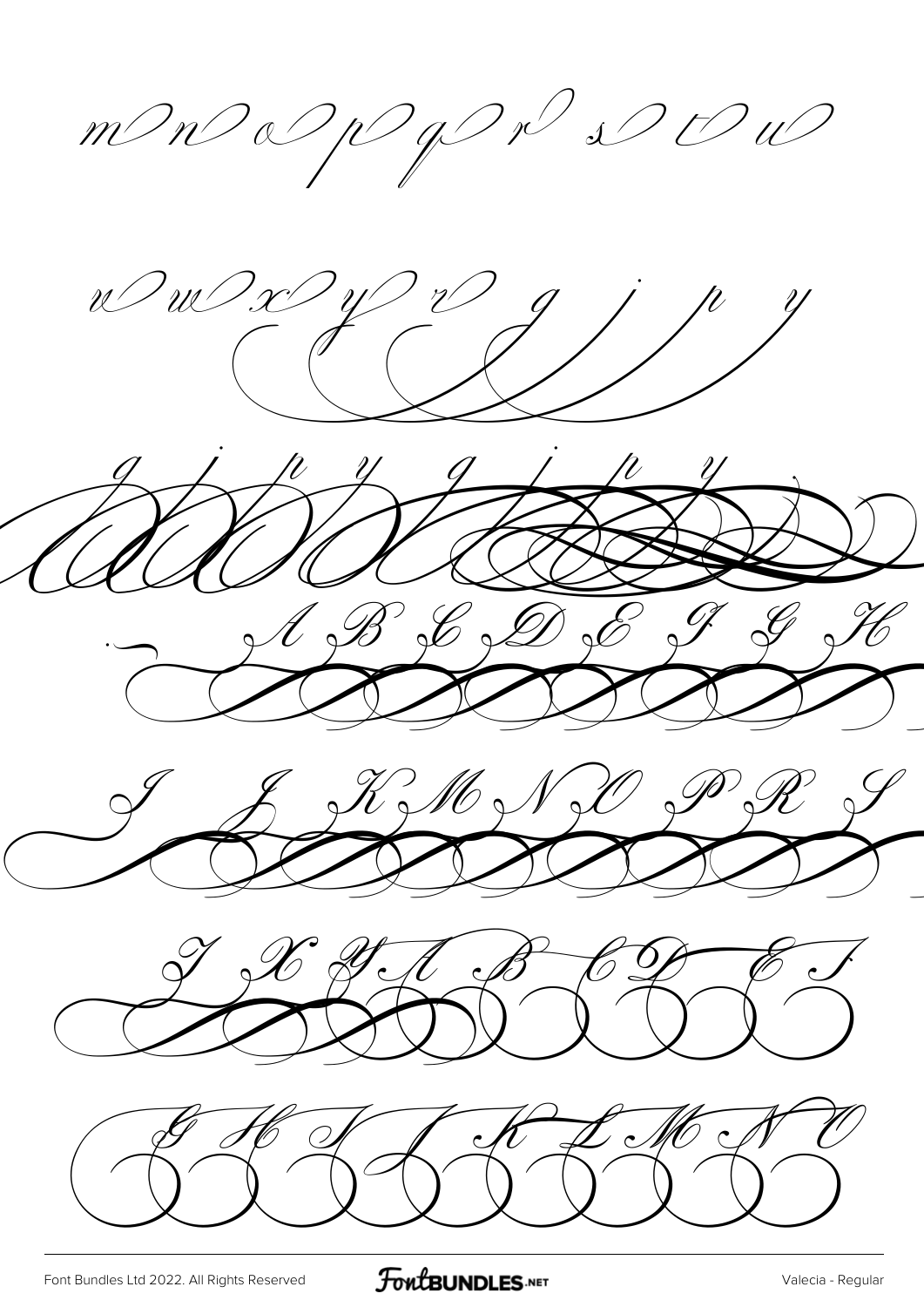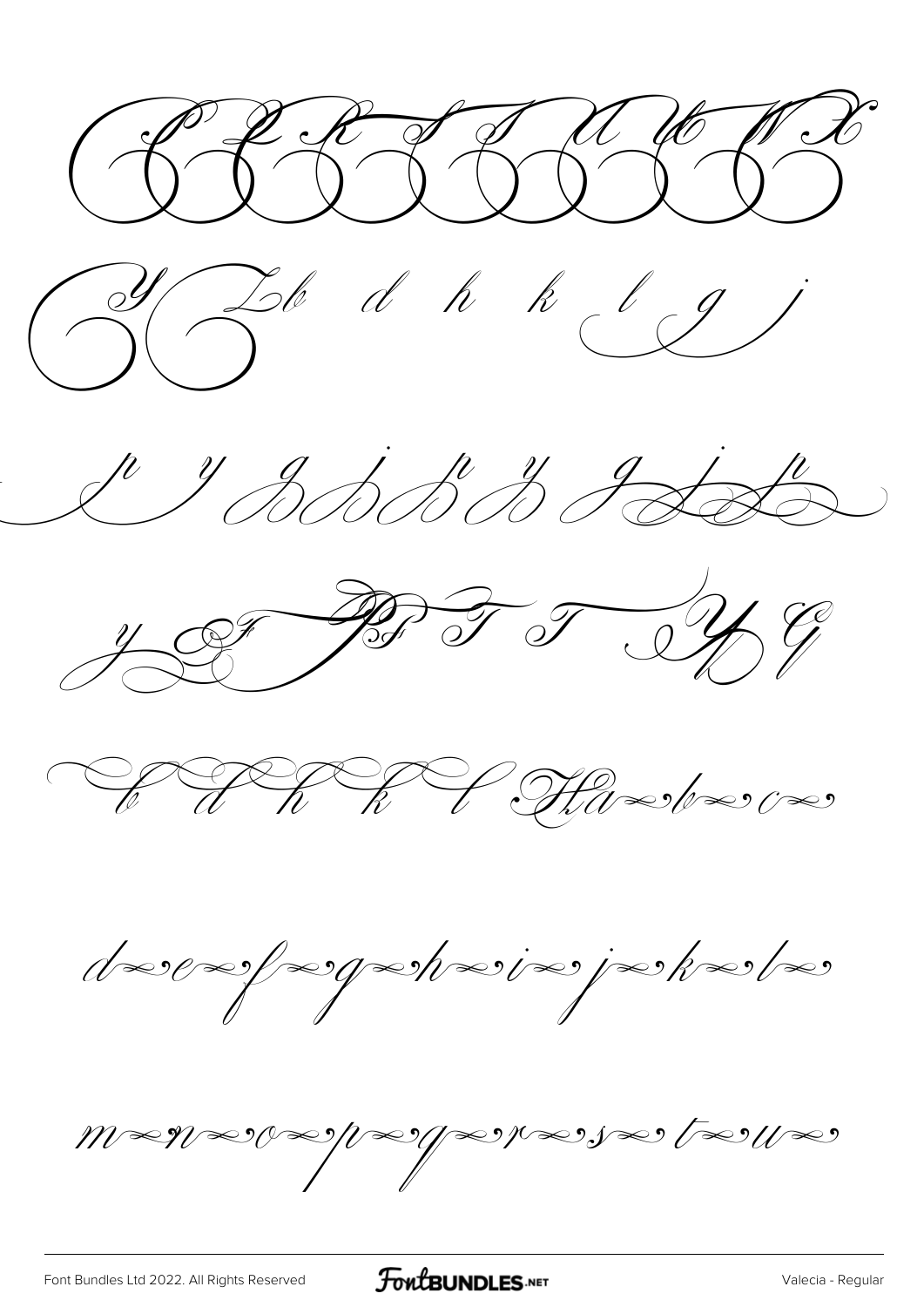$\gamma$  $\mathscr{W} \text{ is } \mathscr{W} \text{ is } \mathscr{W}$ Philadelphia  $\%$  do  $\%$  $\mathcal{P}$ h R for you ho is jo ho bo mo mo  $\frac{1}{\sqrt{2}}$  (1)  $\frac{1}{\sqrt{2}}$  (1)  $\frac{1}{\sqrt{2}}$  (1)  $\frac{1}{\sqrt{2}}$  (1) (1) (1) x y rad 8888 BBmd  $\overrightarrow{n}$  $\sqrt{U}$  $\setminus \overline{\ell}$ DOWE  $\overrightarrow{w}$  $\widehat{r}$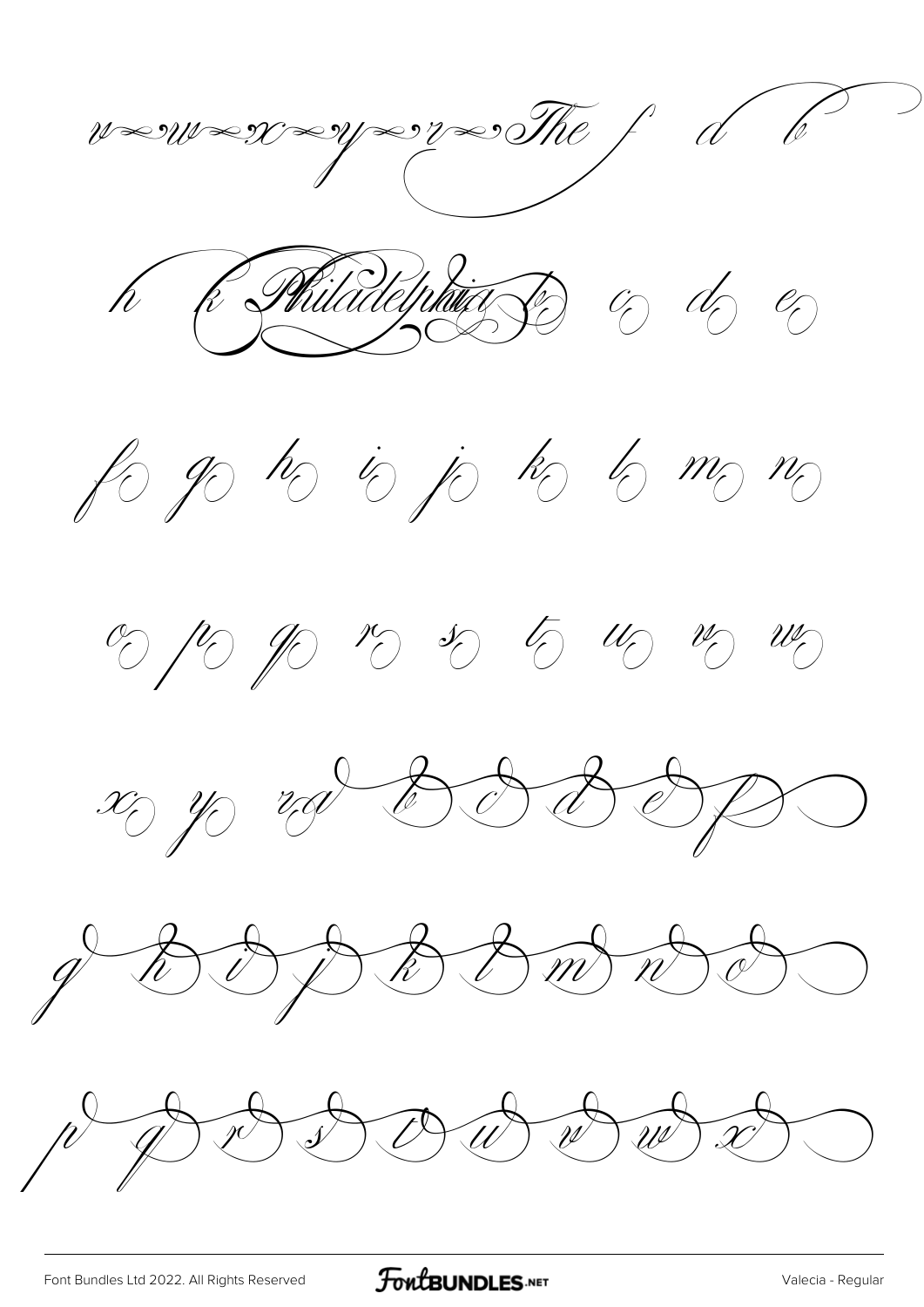$y = 0$  of  $y = k$  of  $y = 0$ SSSSSSSSS Sessibbert Rue Cumere Nederstederfegedrie je kedemenegraper NES RENDEN DEN 2 GRES W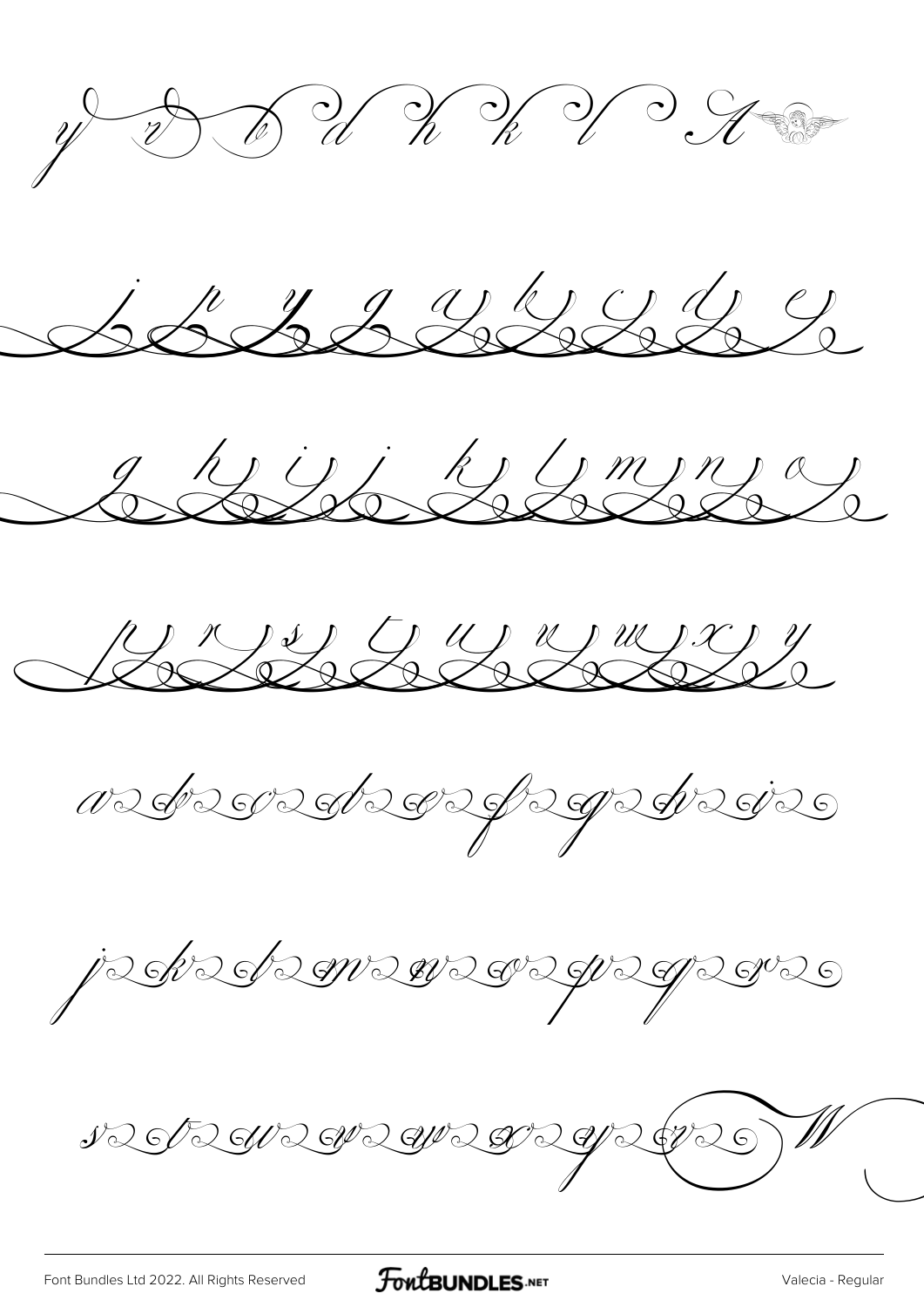19 Per 1 J Kalecia







ft fl

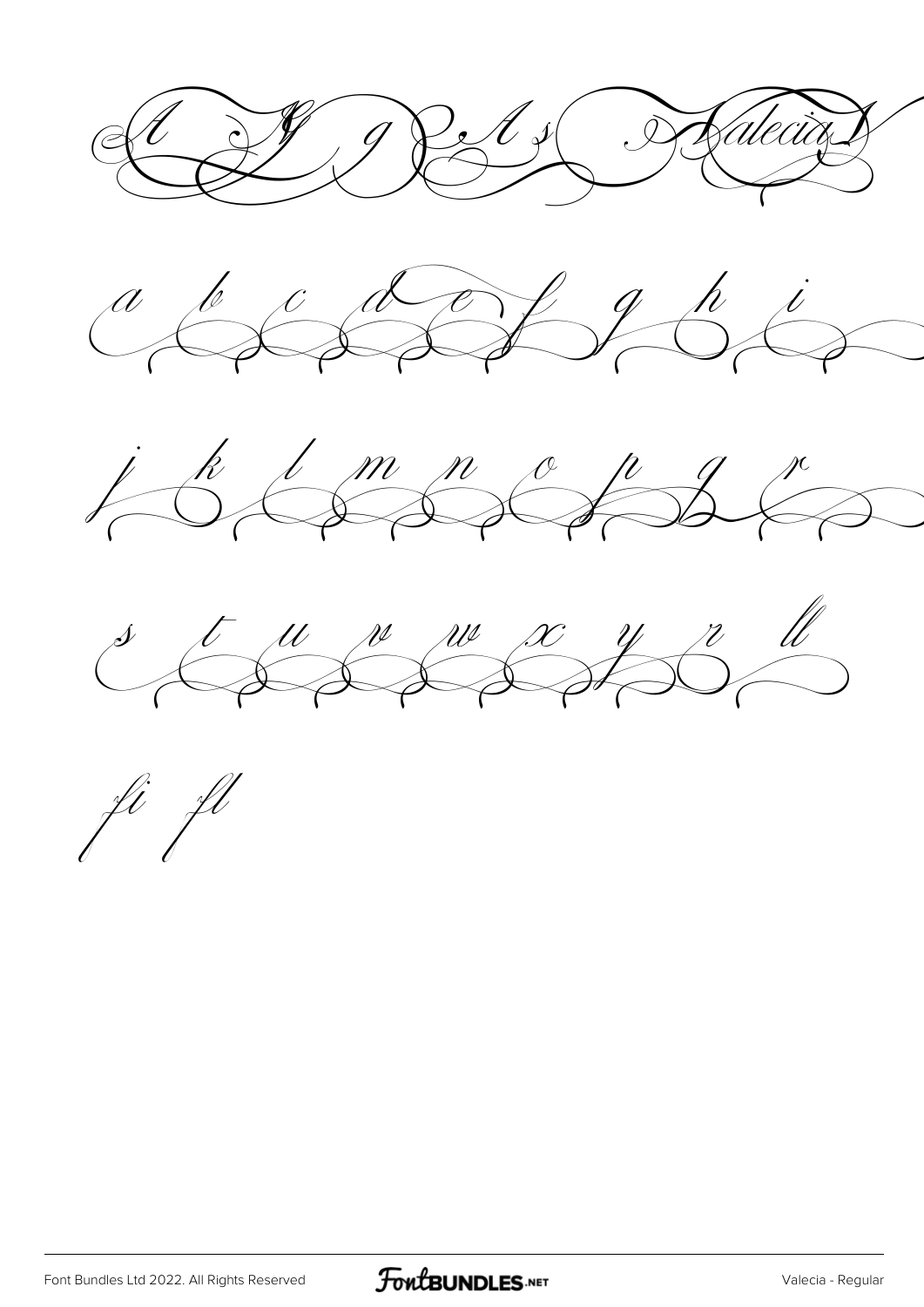### Pouri - Regular

**Uppercase Characters** 

A BCDE F GH F J HOMONO DDR PTUP KY L

Lowercase Characters

abedefghijklmnopgrstuvwxyz

**Numbers** 

0123456789

 $\begin{array}{cccccccccccccc} \sqrt{100} & \pi^{\prime} & \pi^{\prime} & \pi^{\prime} & \pi^{\prime} & \pi^{\prime} & \pi^{\prime} & \pi^{\prime} & \pi^{\prime} & \pi^{\prime} & \pi^{\prime} & \pi^{\prime} & \pi^{\prime} & \pi^{\prime} & \pi^{\prime} & \pi^{\prime} & \pi^{\prime} & \pi^{\prime} & \pi^{\prime} & \pi^{\prime} & \pi^{\prime} & \pi^{\prime} & \pi^{\prime} & \pi^{\prime} & \pi^{\prime} & \pi^{\prime} & \pi^{\prime} & \pi^{\prime} & \pi^{\prime} & \pi^{\prime}$  $\therefore$   $\leq$  =  $\geq$   $?$  / \  $\mathcal{L}$  and  $\mathcal{L}$  and  $\mathcal{L}$  and  $\mathcal{L}$ a  $c$   $\frac{6}{5}$  $\mathscr{D}_{\mathscr{L}}$  $\overline{\mathcal{S}}$  $\mathscr{Z}$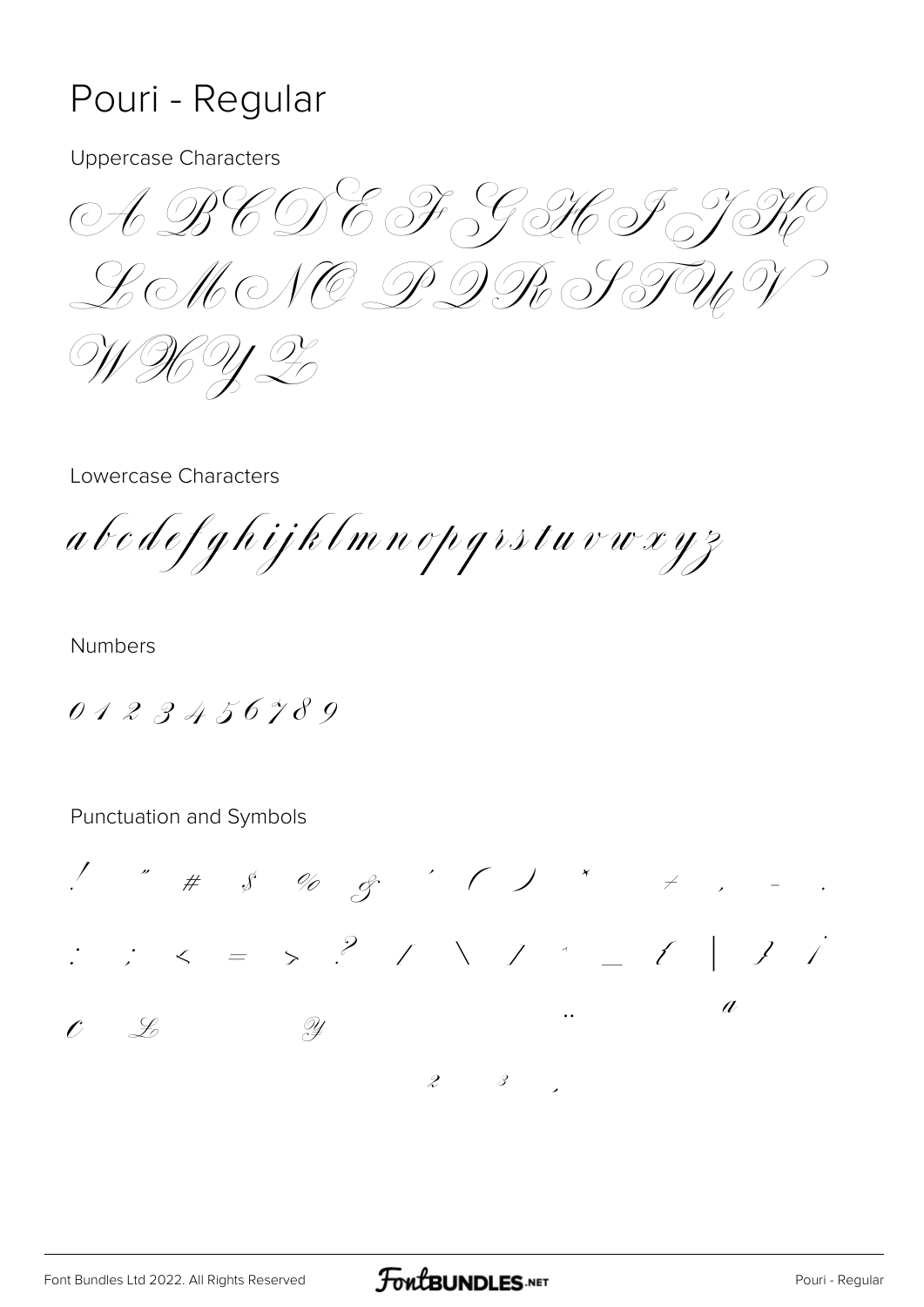$\overline{\mathcal{A}}$  $\frac{1}{4}$   $\frac{1}{2}$   $\frac{3}{4}$  $\mathcal{C}$ All Other Glyphs A.A.CHOROHOHOGECCC D Ù Ù @ @ @ @ @ Ûe Ûe Ŷ

#### $\ddot{a}$   $\dot{a}$  acc  $\ddot{c}$   $\dot{c}$   $\ddot{c}$   $\ddot{c}$   $\ddot{c}$

 $\dot{a}$   $\dot{a}$   $\dot{a}$ 

 $\tilde{a}$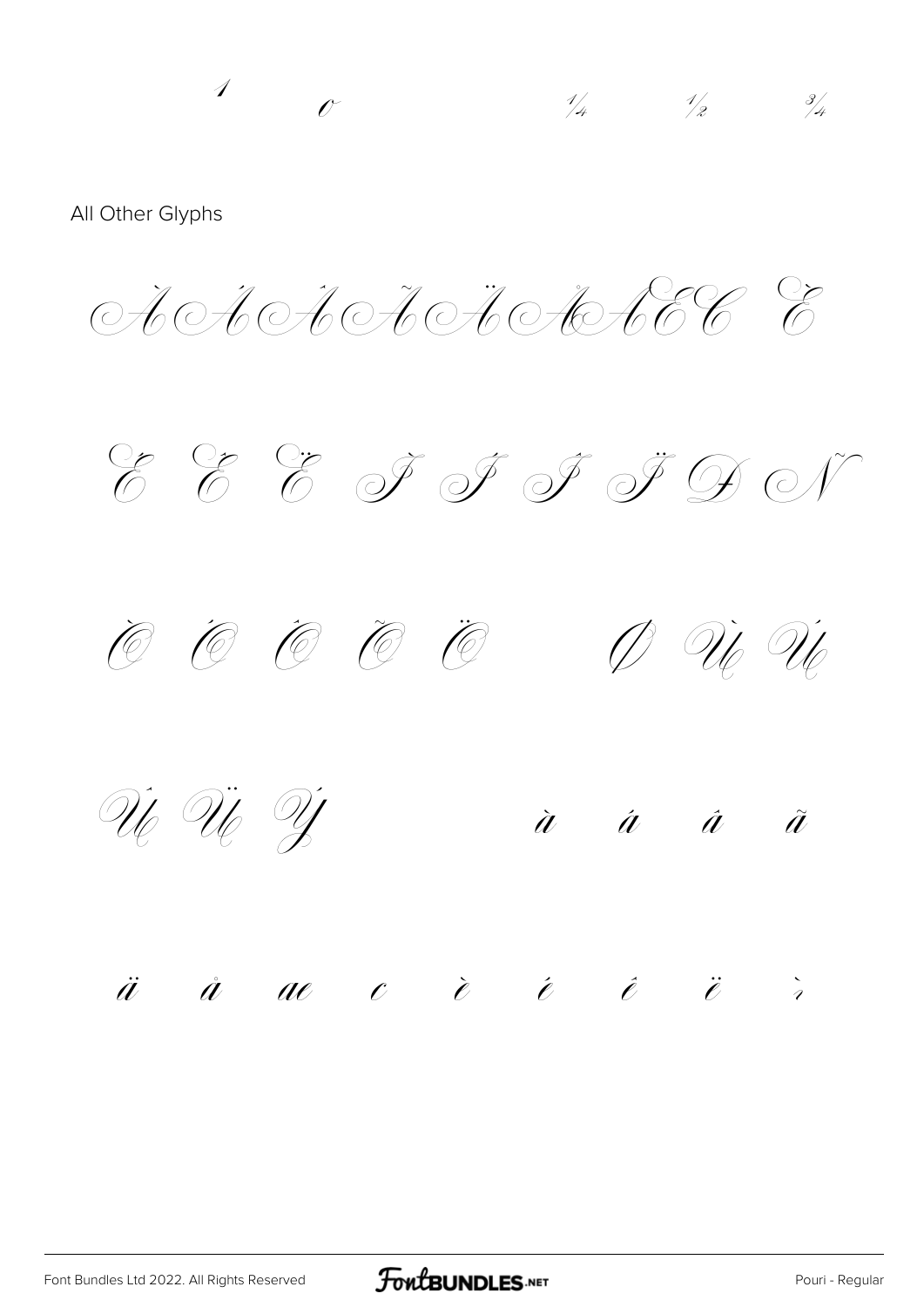$\begin{array}{ccccccccccccc} \hat{i} & \hat{i} & \hat{i} & \hat{j} & \hat{k} & \hat{0} & \hat{0} & \hat{0} & \hat{0} & \hat{0} \end{array}$  $\ddot{o}$   $\dot{c}$   $\dot{a}$   $\dot{u}$   $\dot{u}$   $\ddot{u}$   $\dot{y}$  or  $\ddot{y}$ , Let OE or  $\check{y}$   $\check{y}$  $\tilde{\mathcal{L}}$   $\tilde{z}$   $f$   $z$   $z$   $z$   $z$  $\sim$   $\frac{1}{2}$  $\overline{\phantom{a}}$ ob of oh oi oj ok  $\epsilon$ TO U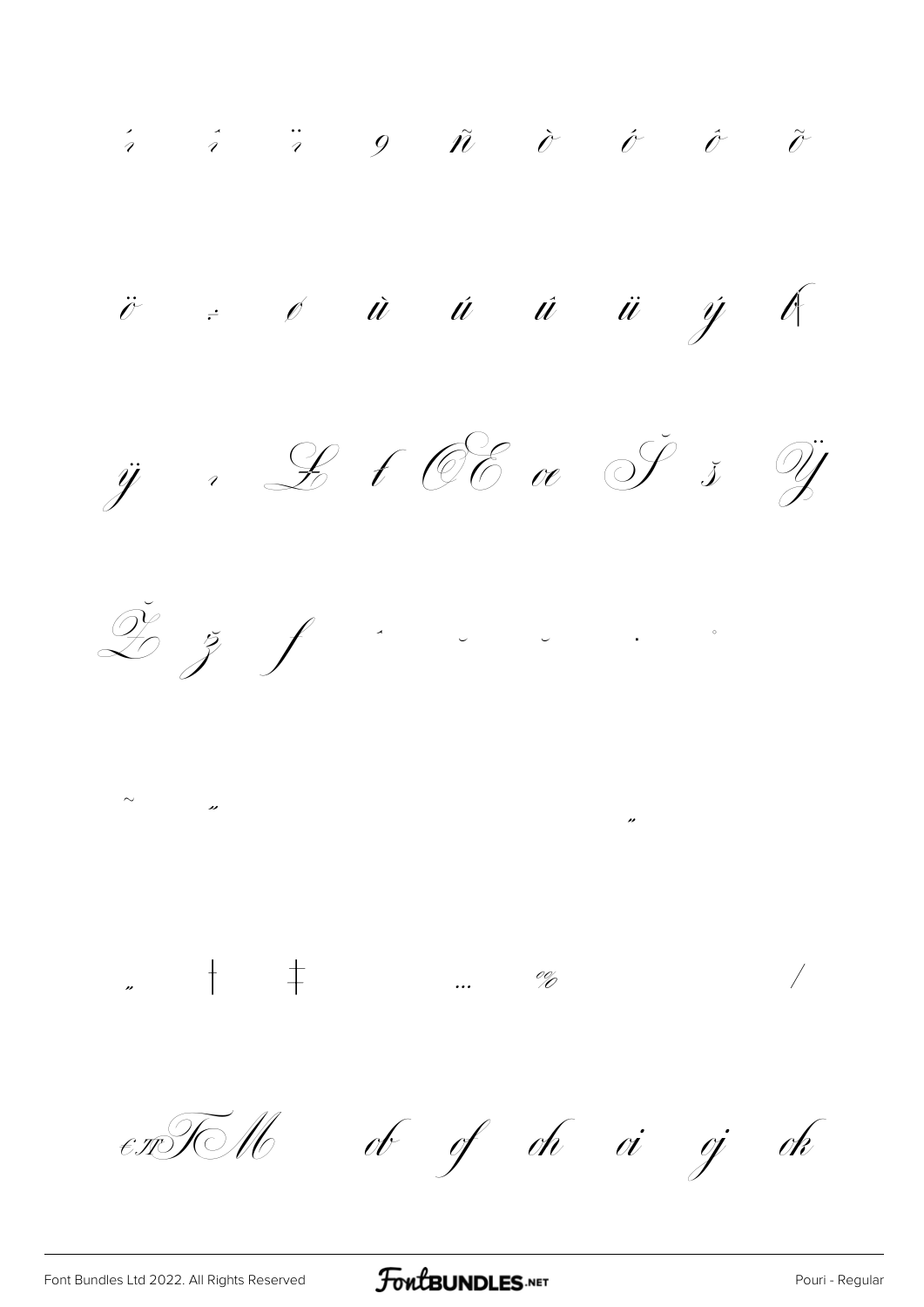of om on oo op or os ot ou oy oz vb vf vh vi  $ov - cov - cv$ vj vk vl vm vn vp vr  $vt$  $\overline{v}$  $\sqrt{c}$ vu vv vu vx vy vz ba bd be bf bg bh bi bj bk bl bo bp bg br bs bt bu bm bn bv bu bx by bz CBBBCCP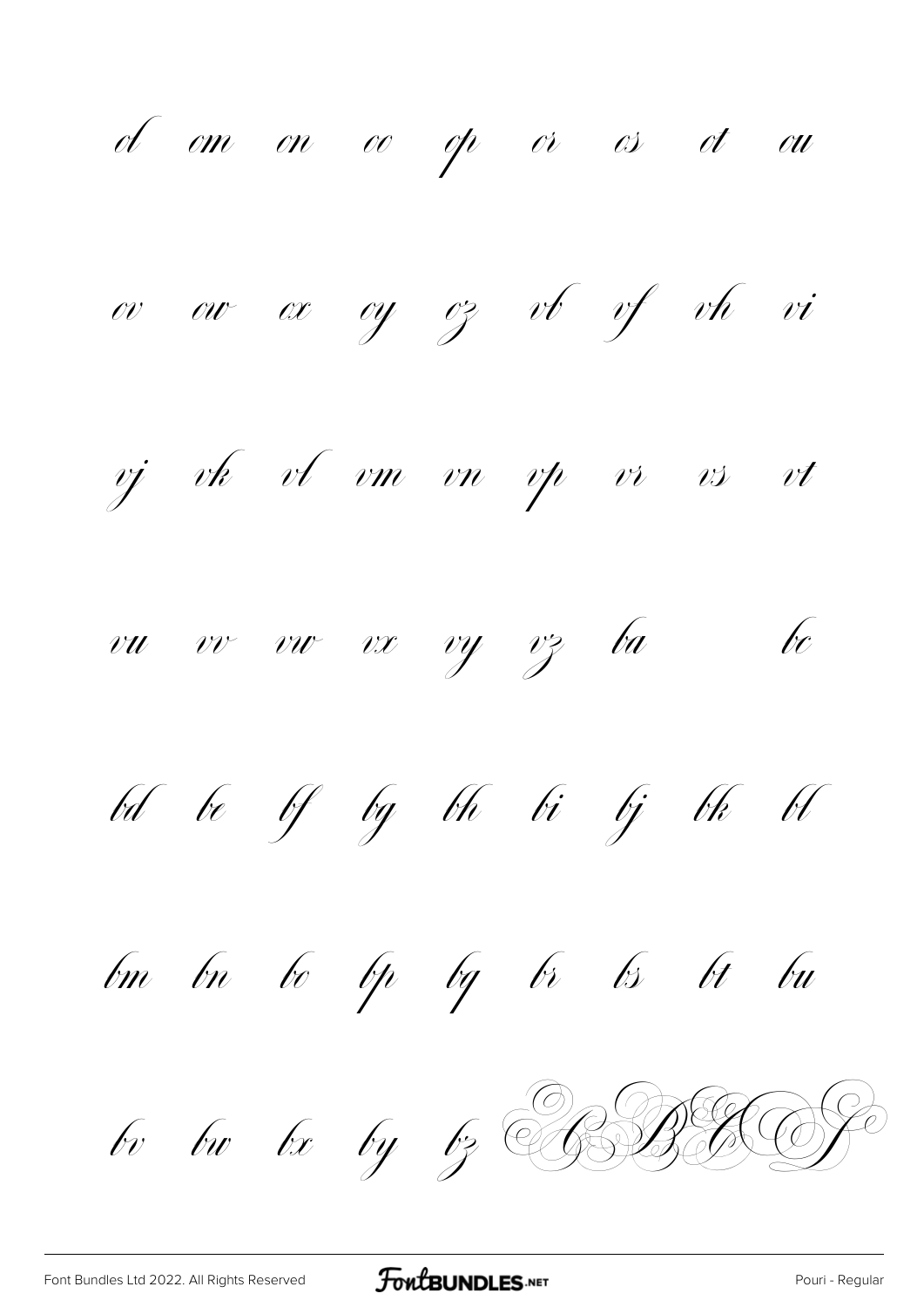KHE SAN DS RELE  $\frac{d}{dx} \frac{d}{dx} \frac{d}{dx} \frac{d}{dx} \frac{d}{dx}$  $f$   $g$   $h$   $i$   $j$   $k$   $l$   $m$   $n$  $\begin{array}{cccccccccccccc} \rho & p & q & \lambda & \lambda & t & u & v & w \end{array}$ x y z as lo co do co p go ho io jo ho lo mo no ao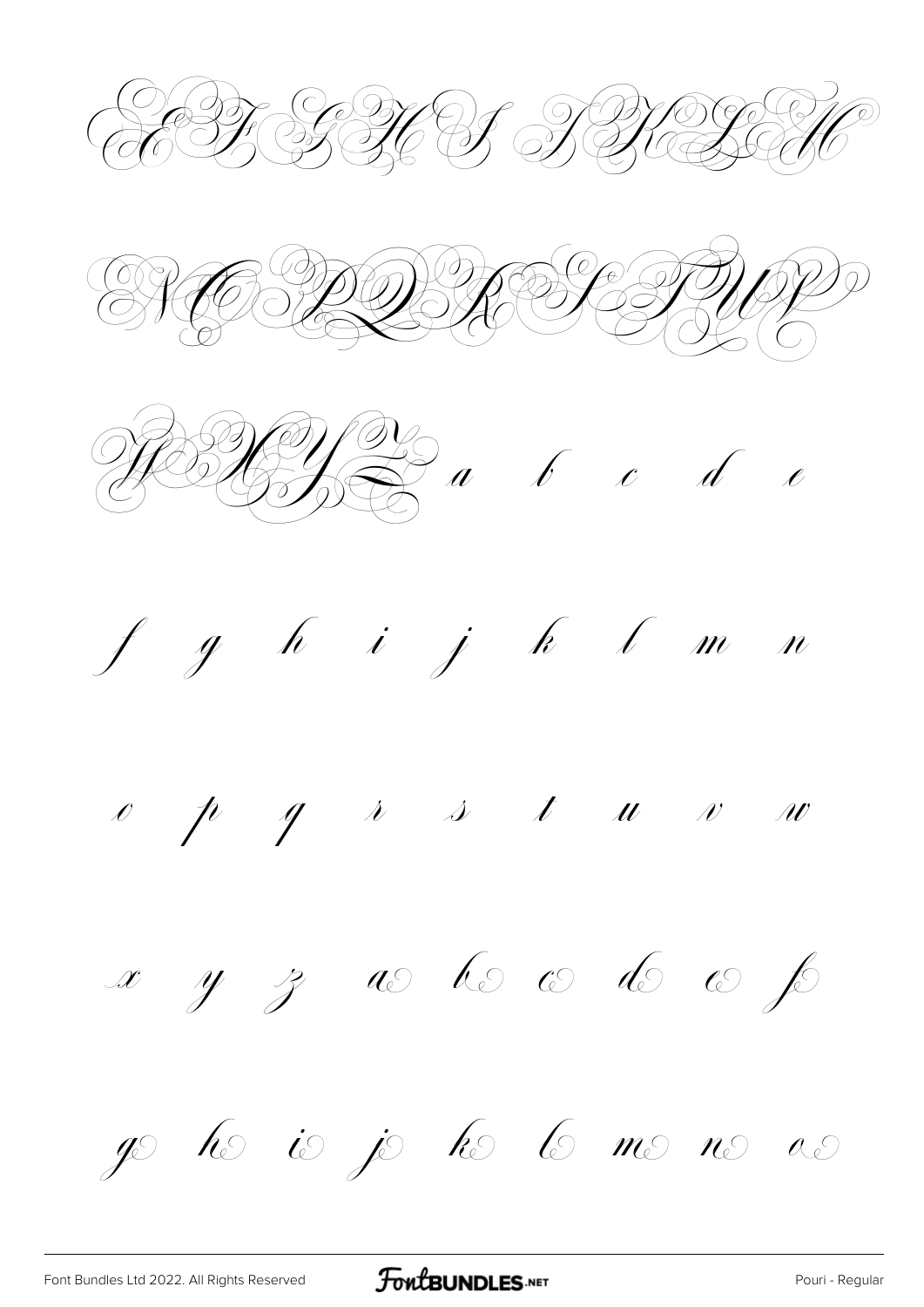$\int$   $\infty$   $\int$   $\infty$   $\infty$   $\int$   $\infty$   $\int$   $\infty$   $\int$   $\infty$   $\int$ y 30 g b g de g p he je je ke le me ne ose pe 9 220 20 20 40 40 42 42 4 GRG GRG SON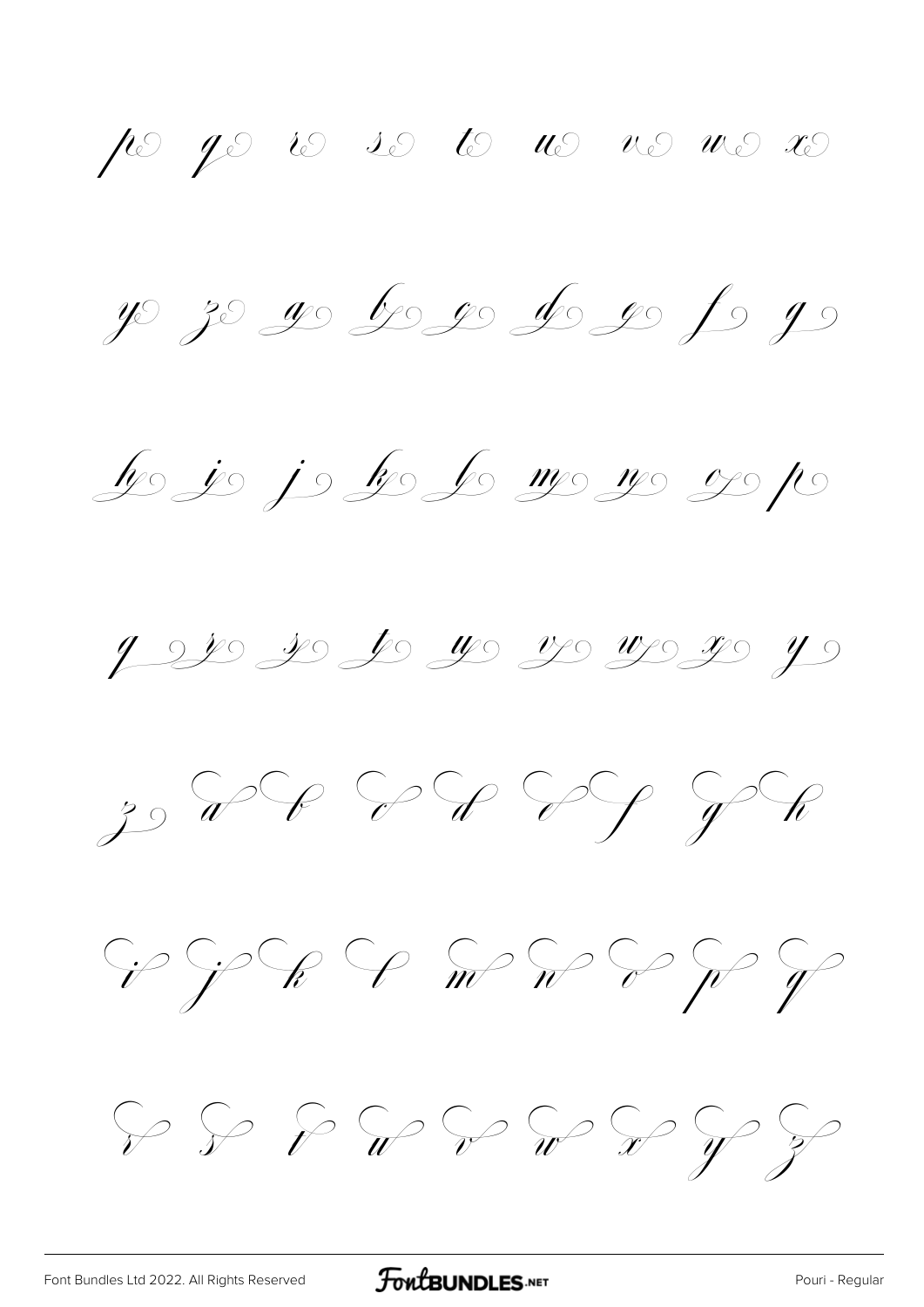$\alpha$  V v V V J V V  $\gamma \times \gamma$  m n v p y v  $y \gamma w \gamma w \gamma x \gamma y \gamma$  $2222$  $2288992828$ Ed 223 P P J Ri RP L LLI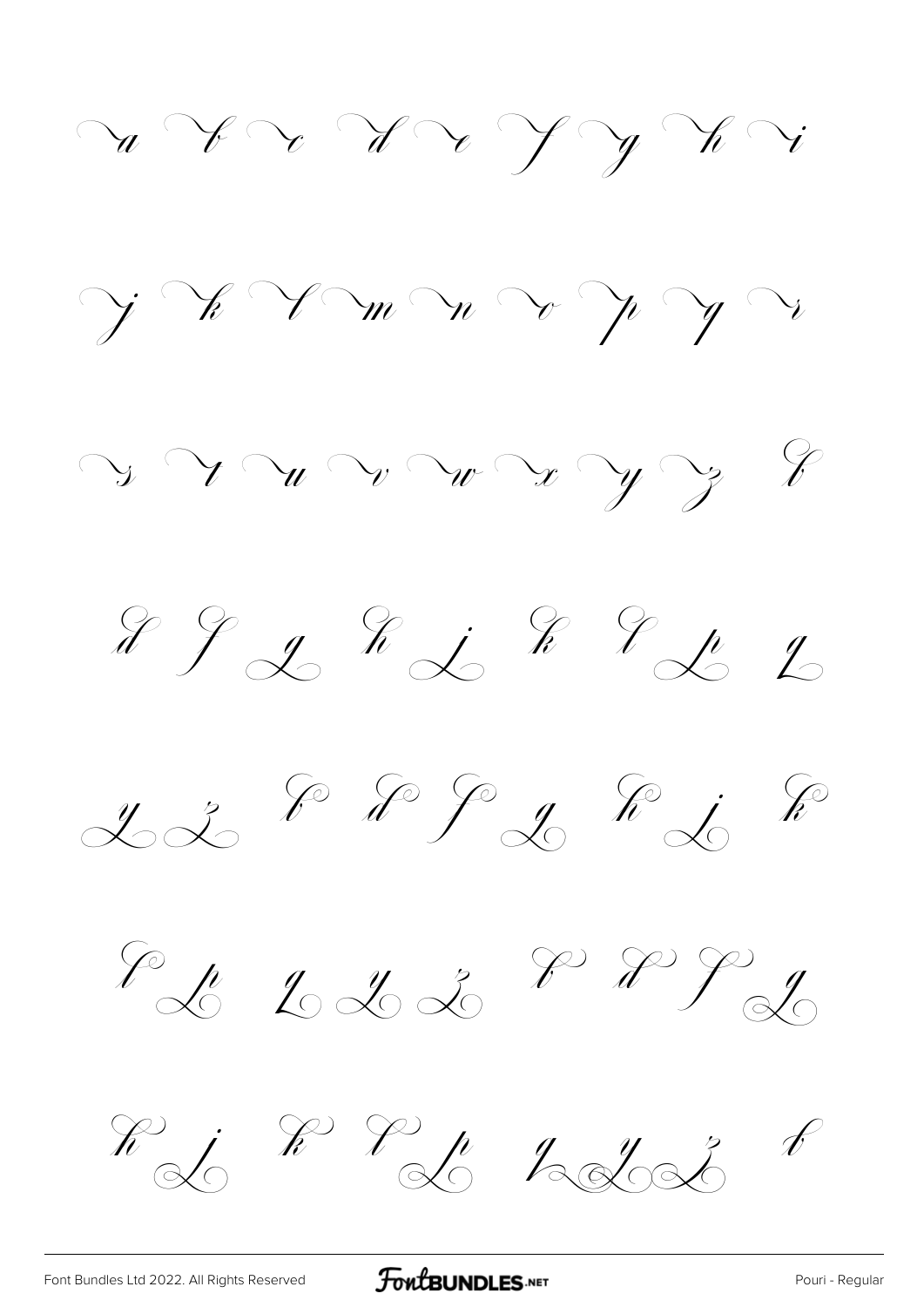of g h j k s g y

LLS f wb wf wh wi wj

wh wl wm wn wp wr ws wt wu



The TN fi fl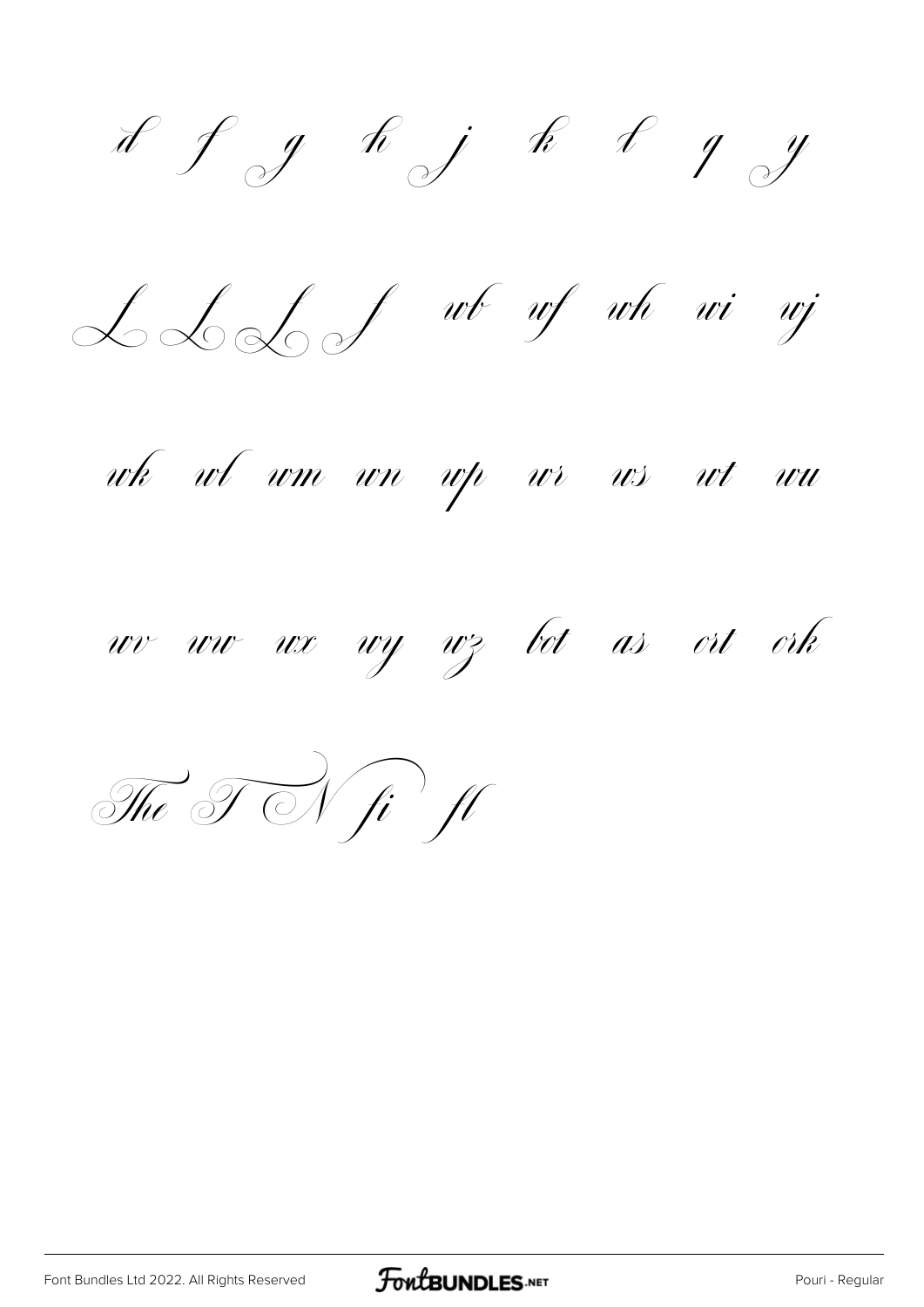### Calestan - Regular

Uppercase Characters

ABCDEFGHIJKL MNOPQR STUVWX Y Z

#### Lowercase Characters

abcdefghijklmnopqrstuvwxyz

#### Numbers

0123456789

#### Punctuation and Symbols

! # \$ & ( ) , . : ; < > ? [ \ ] ^ { }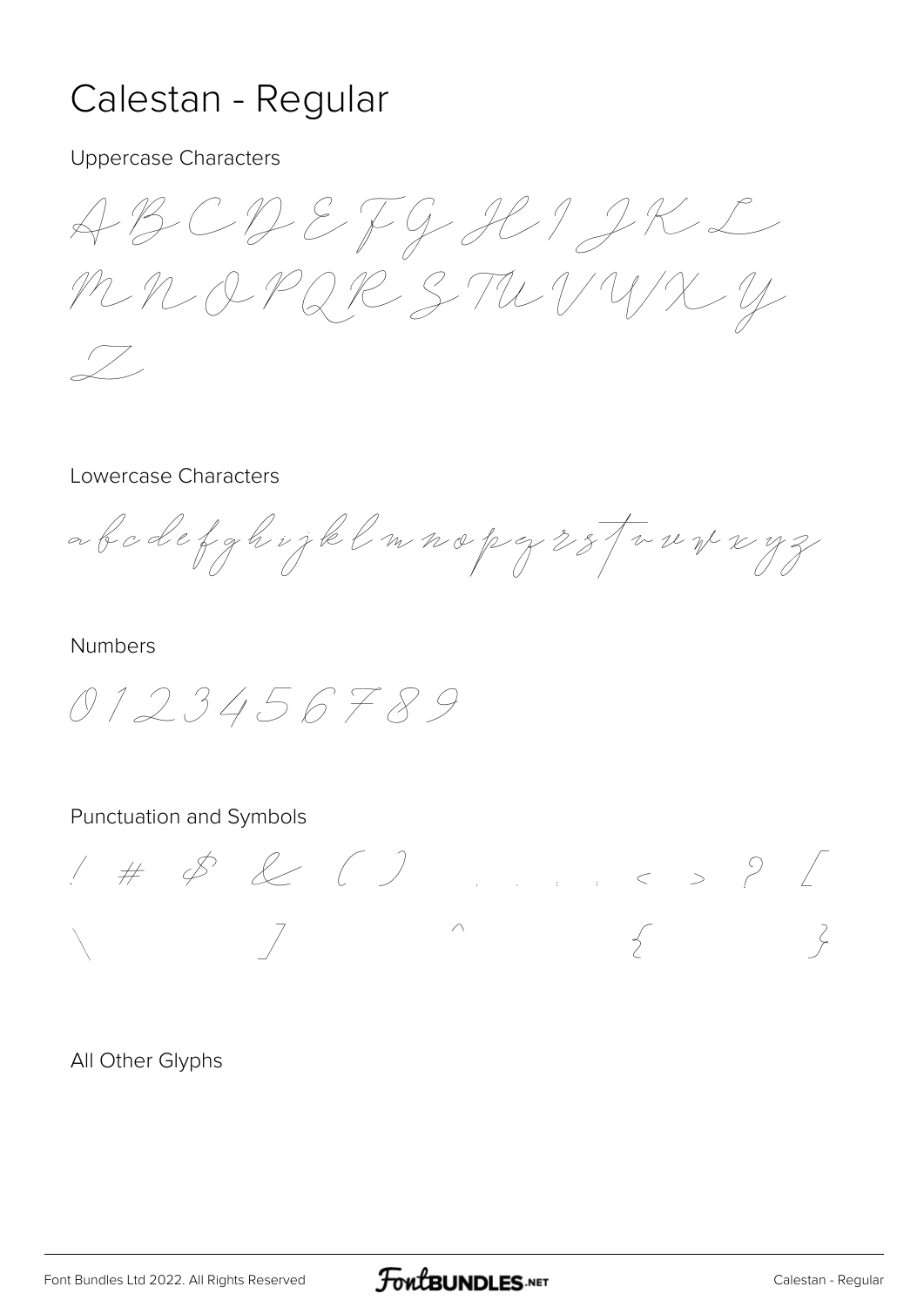fortflinges are all are of ag all





fa fle fa fel fe fg fle fj fle

for for for for for for  $f^2$  for  $f^2$ 

for for for for top of the or not



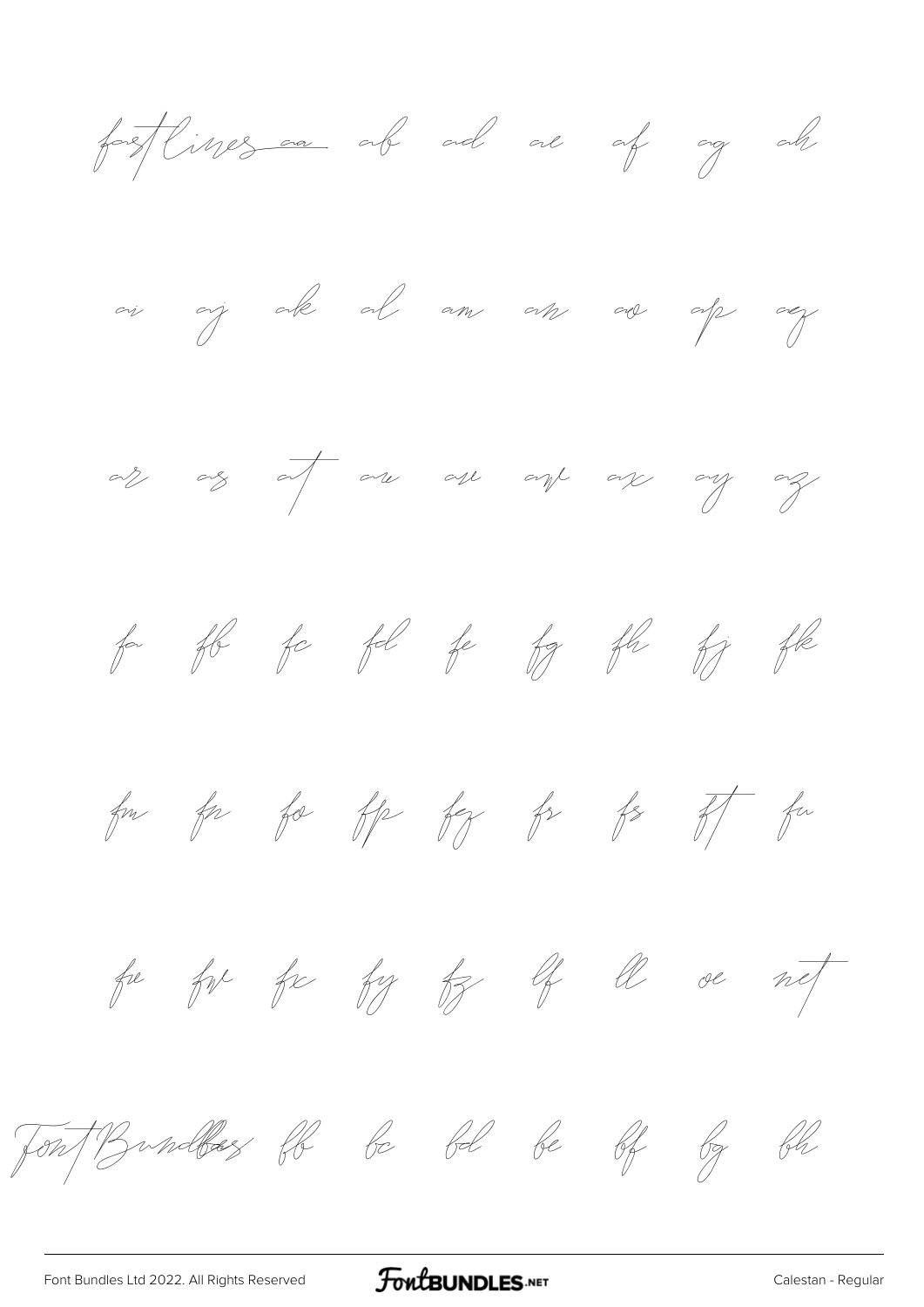bi bj ble bl bm bn be ble bez be be of bu bu bu be by by of ob od on on oo op og os  $\frac{\partial z}{\partial t}$  of  $\frac{\partial t}{\partial t}$  on one of  $\frac{\partial y}{\partial x}$ do os for gran in je kolo  $m > n > 0 \Rightarrow p > 3 > 3 > 7 \Rightarrow m > 3 > 7$ us us us of 3 the they a b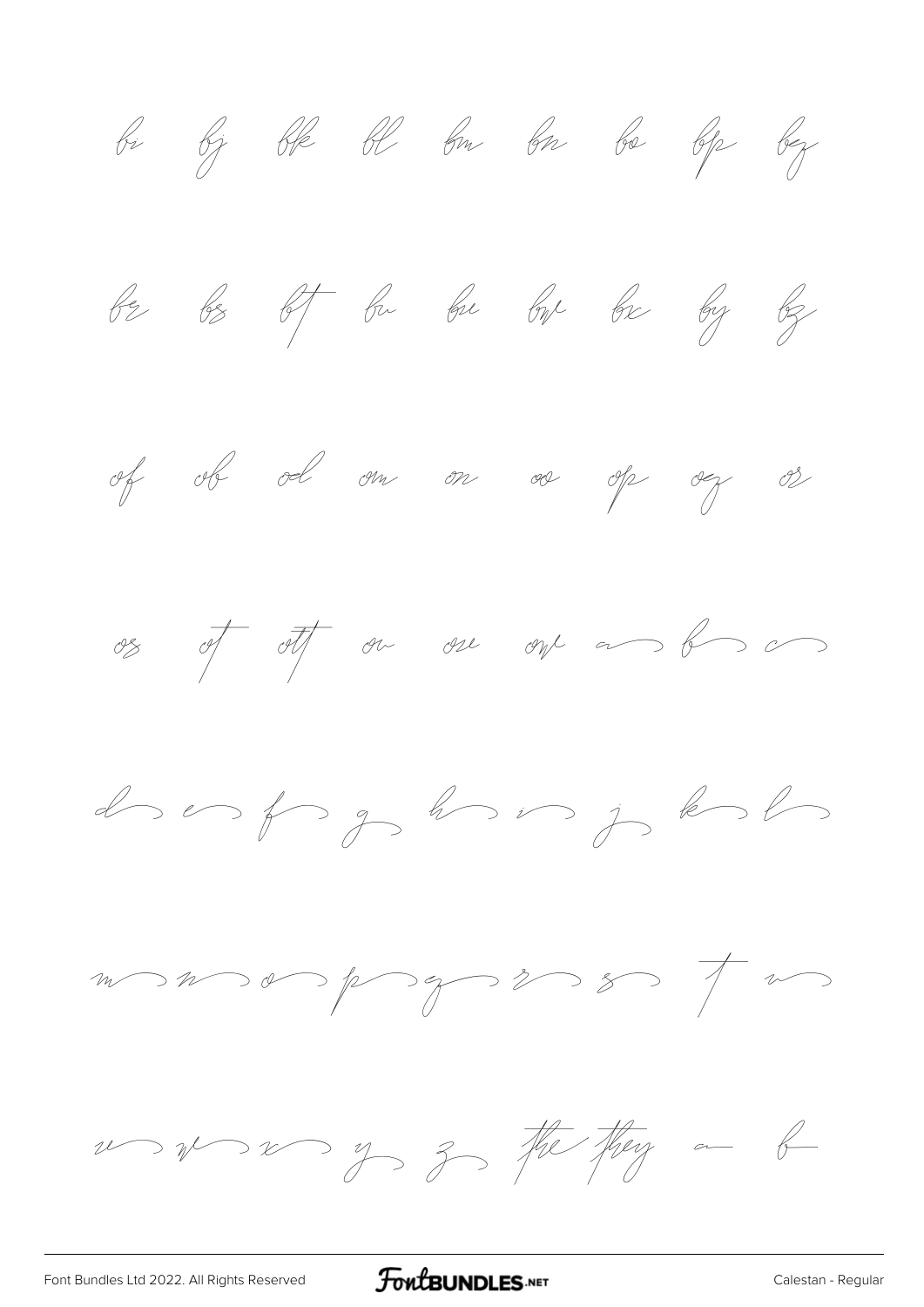





Beleztomfi fl

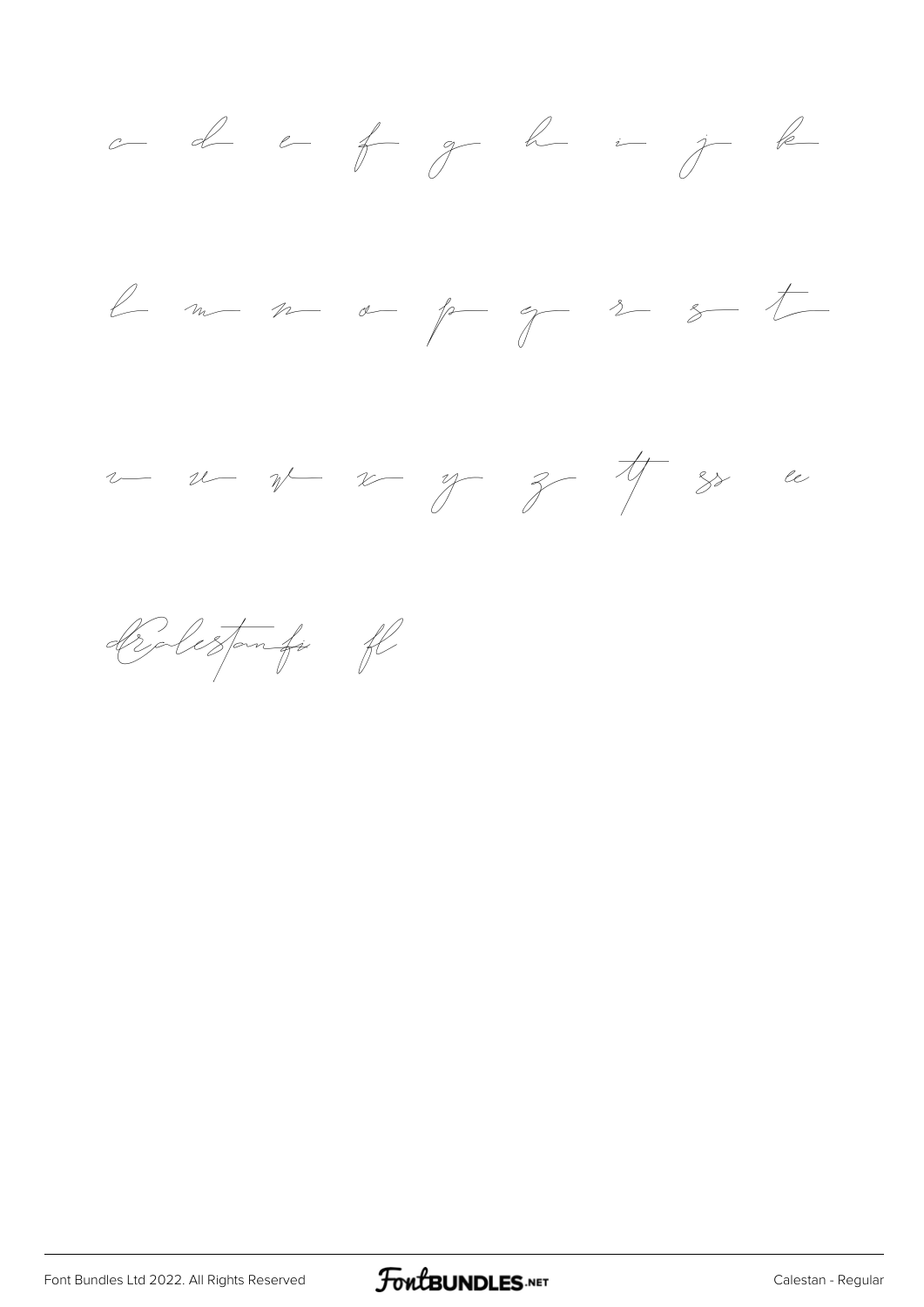### Remedios - Regular

**Uppercase Characters** 

eLECHECHIJEL NACIOS

elleNell Xey Z

Lowercase Characters

a b c d e f g h i j k l m n o p g r s t u v w x y z

**Numbers** 

0123456789

#### Punctuation and Symbols

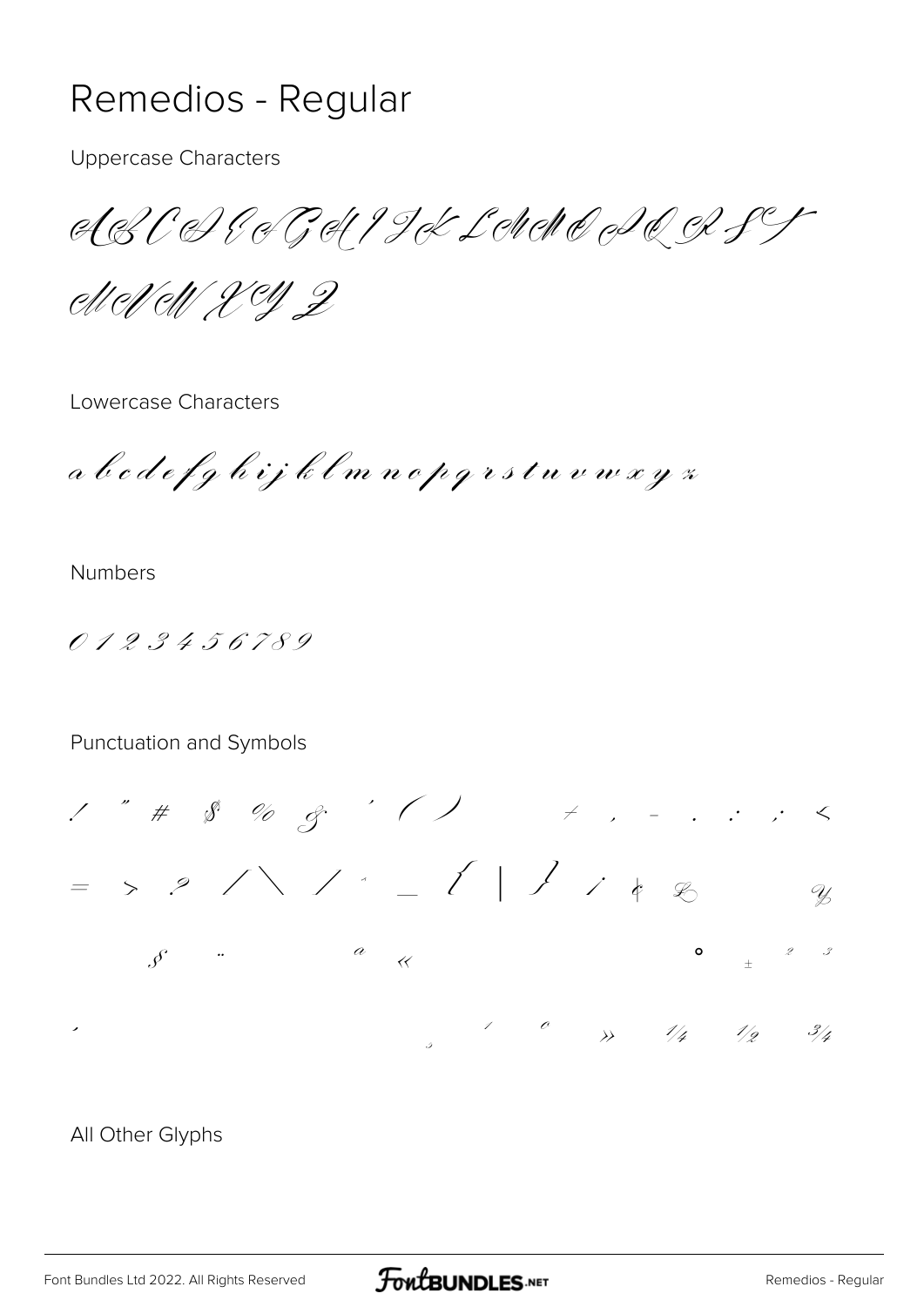À Á Â Ã Ä Å Æ Ç È É Ê Ë Ì Í Î Ï Ð Ñ Ò Ó Ô Õ Ö Ø Ù Ú Û Ü Ý à á â ã ä å æ ç è é ê ë ì í î ï ð ñ ò ó ô õ ö ÷ ø ù ú û ü ý þ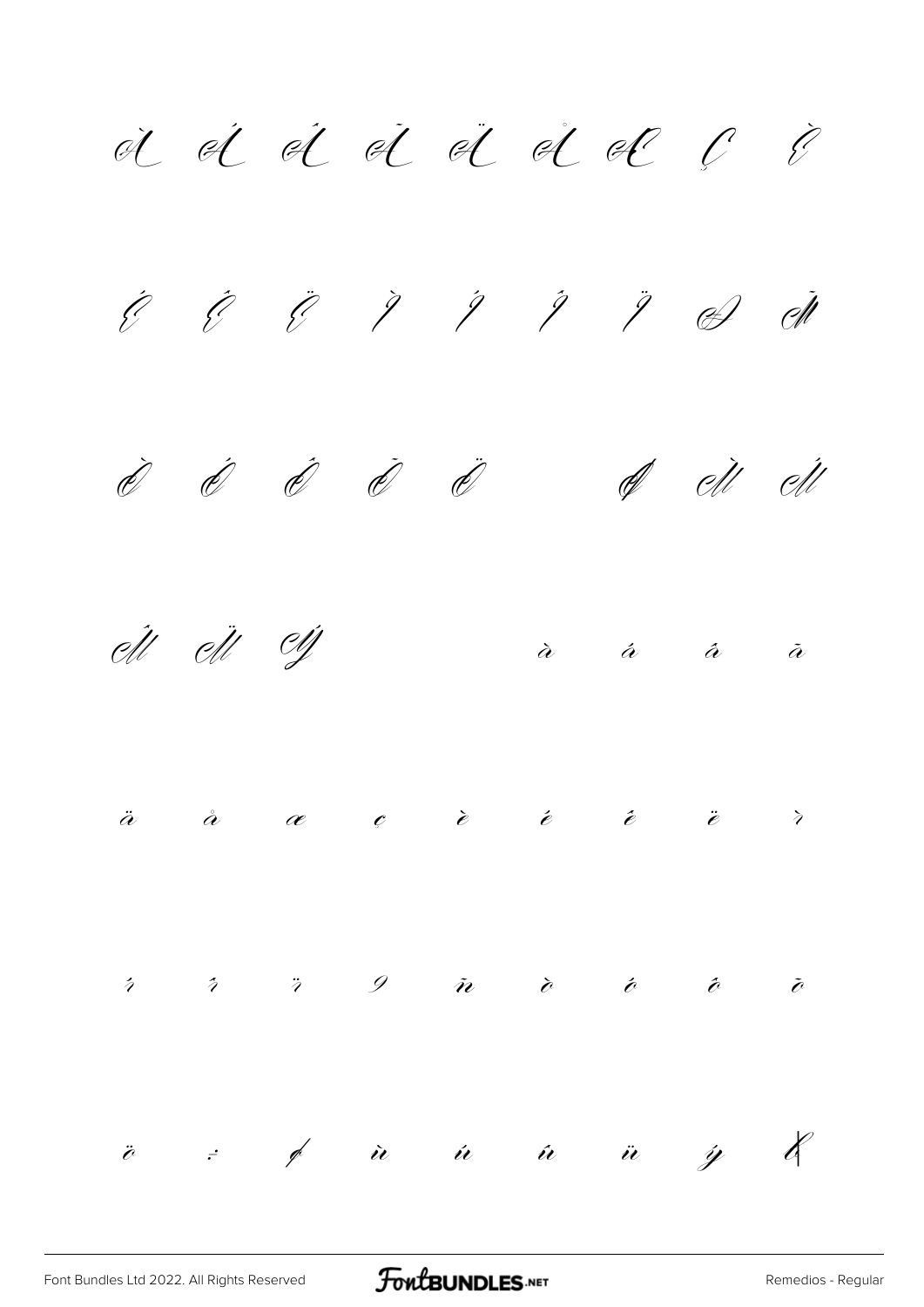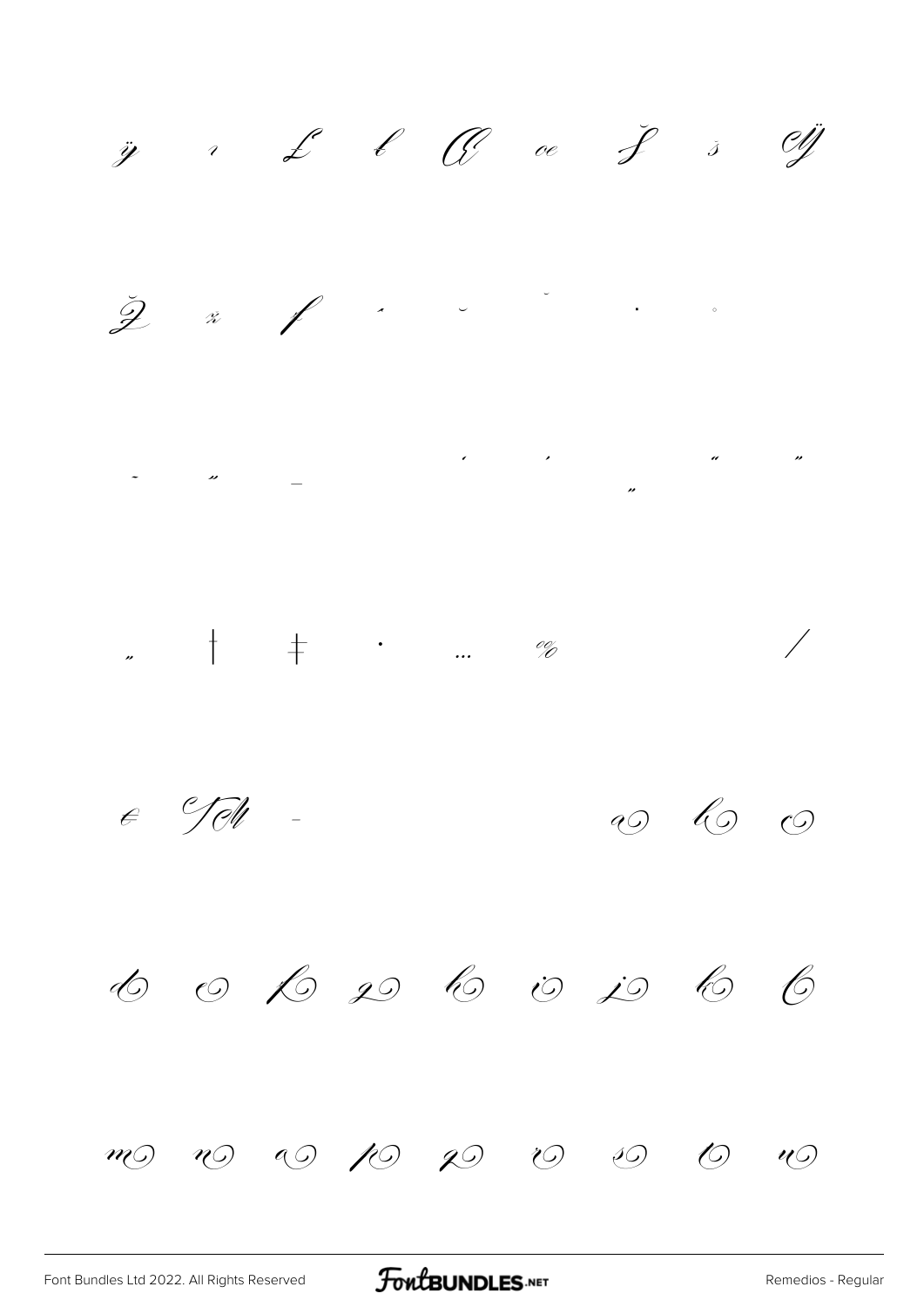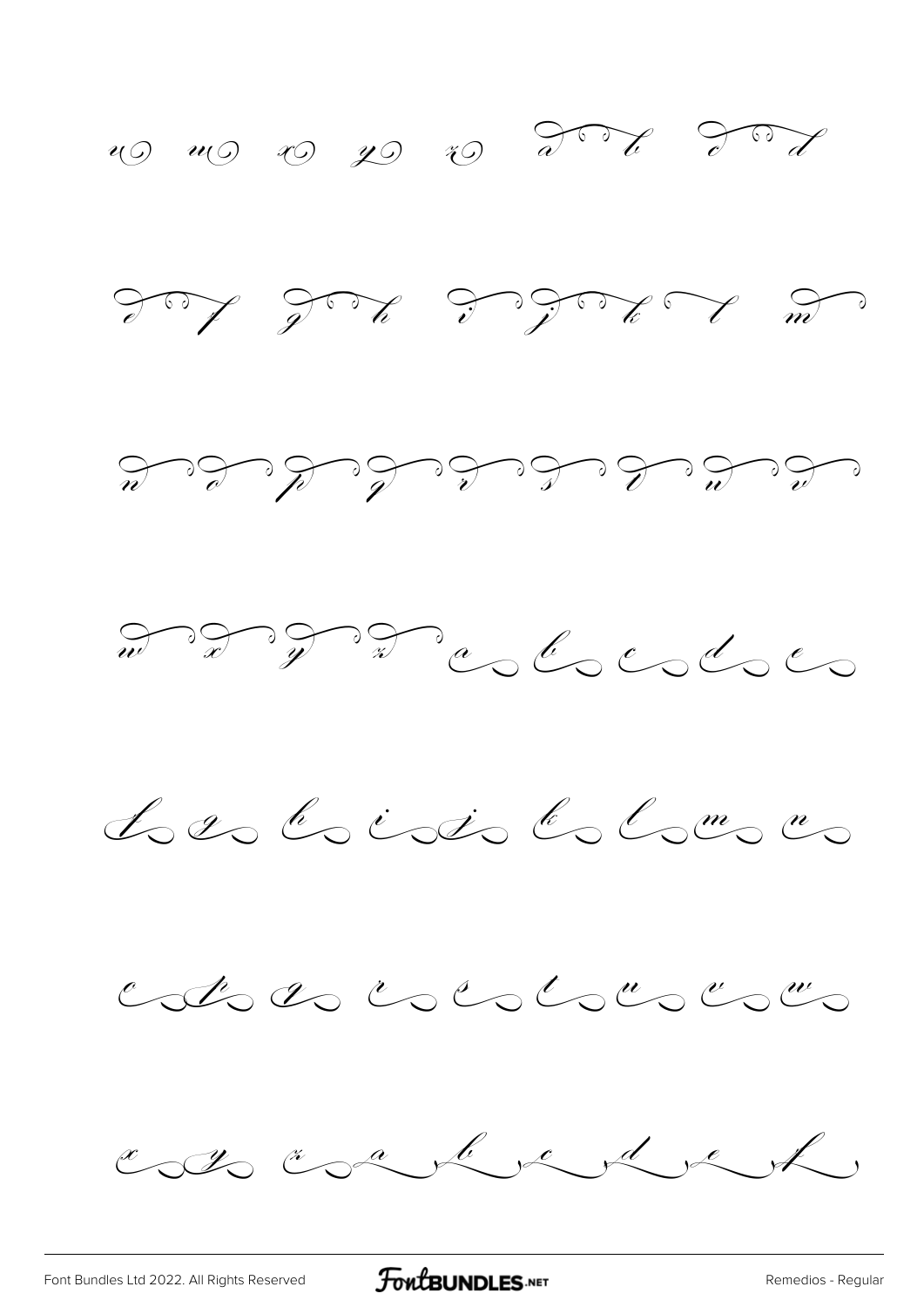

(Remedios of fl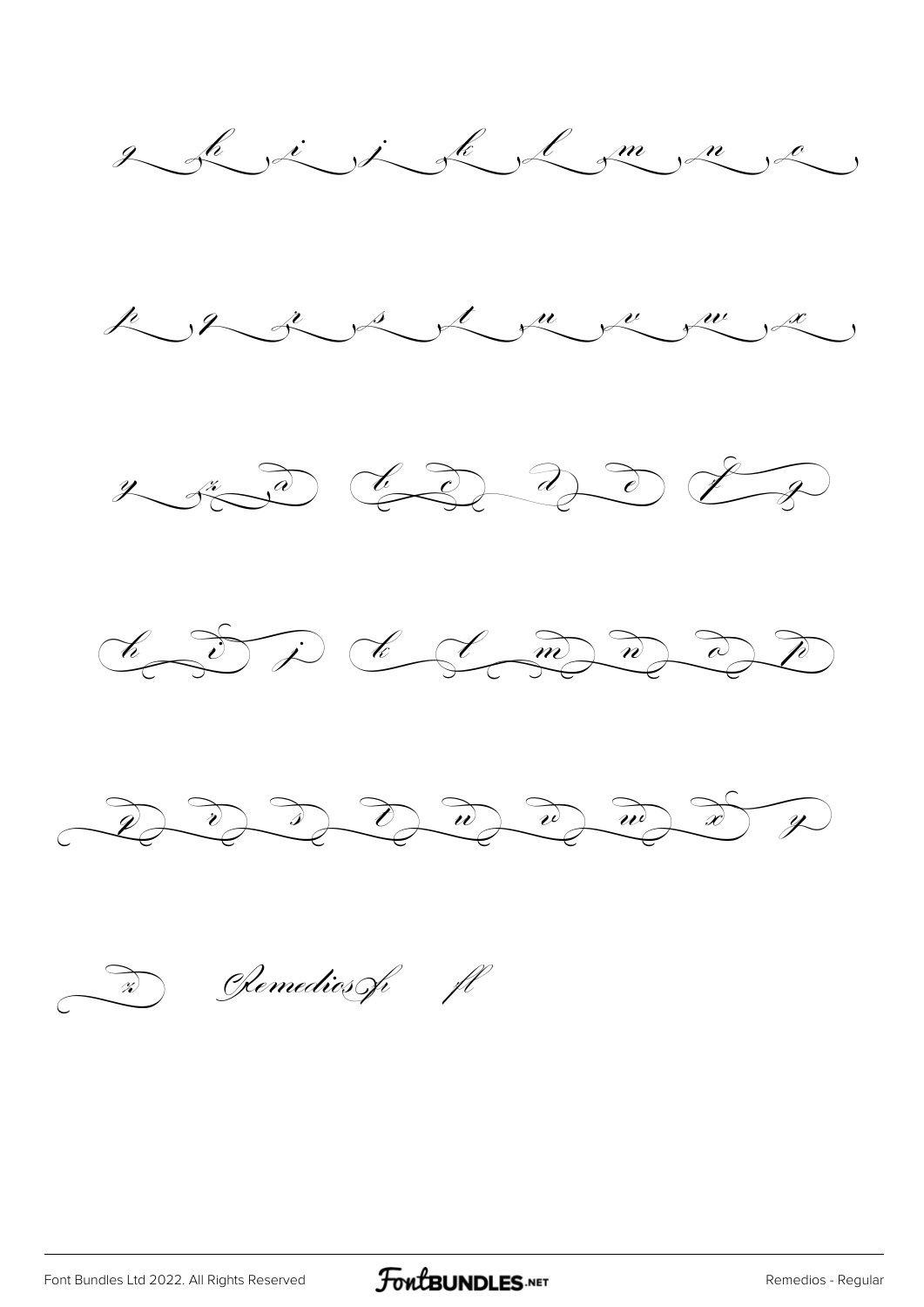### Suelita - Regular

**Uppercase Characters** 

ABCDEFGHIJKLMMOPQRS TUVWXYZ

Lowercase Characters

abodefghijklmnopgrestu  $v w x y z$ 

#### **Numbers**

## 0123456789

Punctuation and Symbols

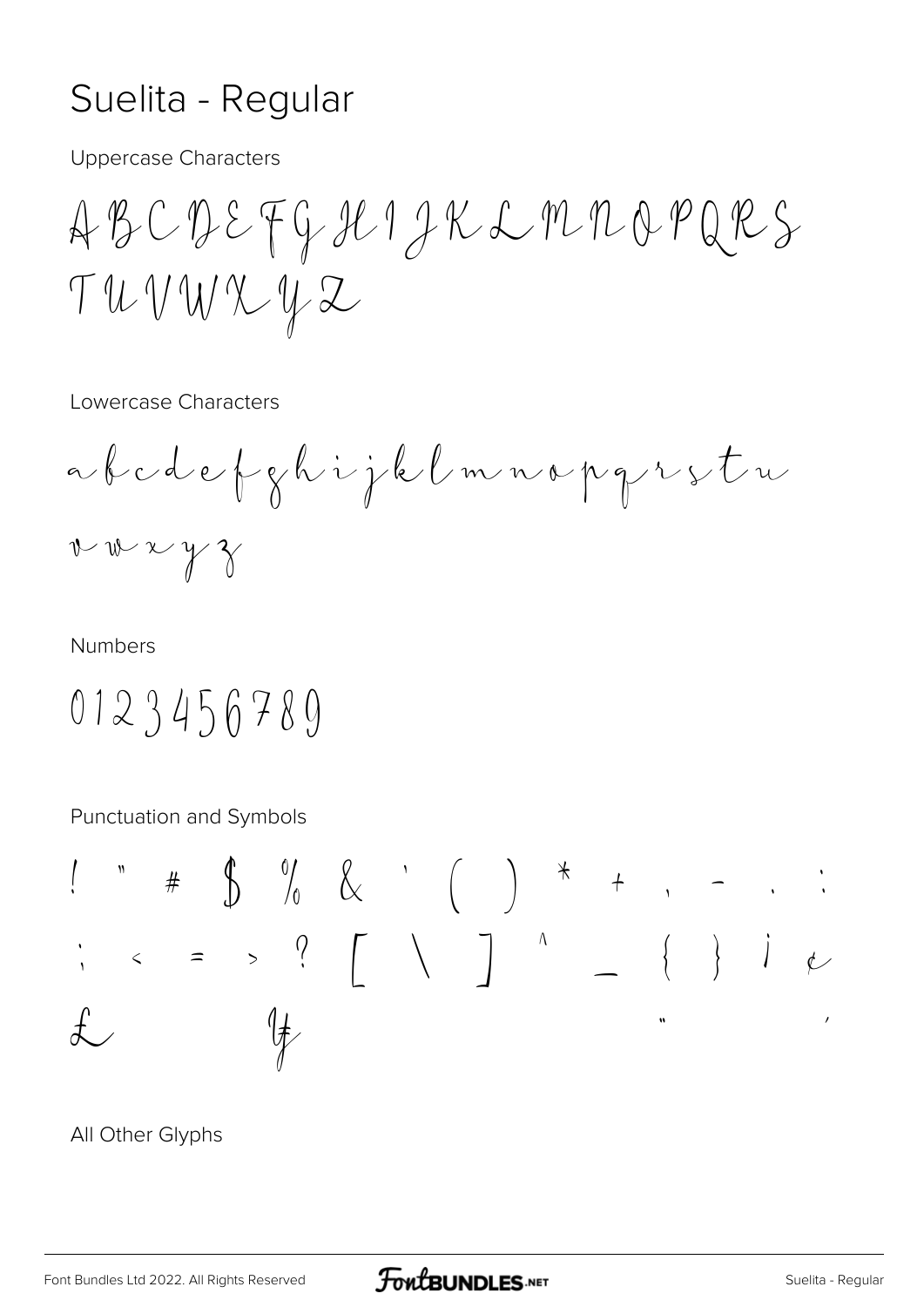$\bigcup$  $\ddot{e}$  $\hat{a}$  $\overrightarrow{e}$  $\hat{e}$  $\overset{''}{\alpha}$  $\overset{\circ}{\alpha}$  $\vec{e}$  $\overset{\sim}{\alpha}$  $\ddot{\hat{c}}$  $\begin{matrix} 1 & 1 \\ 1 & 1 \end{matrix}$  $\hat{\alpha}$  $\hat{\mathcal{U}}$  $\dot{y}$   $\ddot{y}$   $\ddot{y}$ & ii ii ii ii  $\frac{1}{\sqrt{2}}$  $\begin{array}{ccc} \begin{array}{ccccccc} \wedge & & & \circ & & & \circ & & & \wedge & & & \wedge \end{array} & & & & & \wedge & & & \wedge & & \wedge \end{array} & & & & & \wedge & & & \wedge & & \wedge \end{array}$  $\label{eq:2} \begin{array}{ccccc} \mathcal{E} & \mathcal{E} & \mathcal{E} & \mathcal{E} \end{array}$ , " "  $\frac{1}{2}$  "  $\frac{1}{2}$  "  $\frac{1}{2}$  "  $\frac{1}{2}$  "  $\frac{1}{2}$  "  $\frac{1}{2}$  "  $\frac{1}{2}$  "  $\frac{1}{2}$  "  $\frac{1}{2}$  "  $\frac{1}{2}$  "  $\frac{1}{2}$  "  $\frac{1}{2}$  "  $\frac{1}{2}$  "  $\frac{1}{2}$  "  $\frac{1}{2}$  "  $\frac{1}{2}$  "  $\frac{1}{2}$  "  $\frac{1}{2}$  " it pp hh lek as un thea b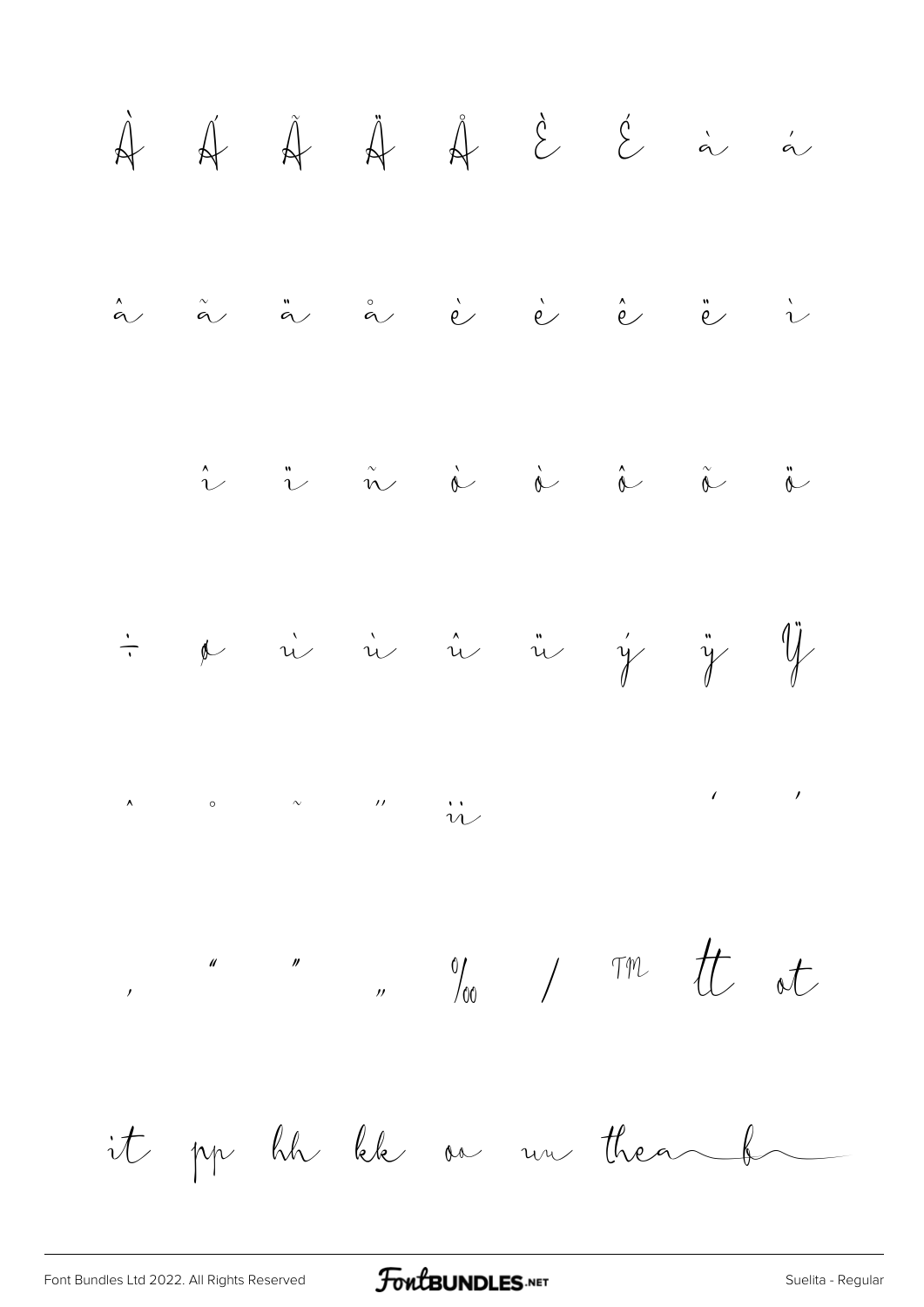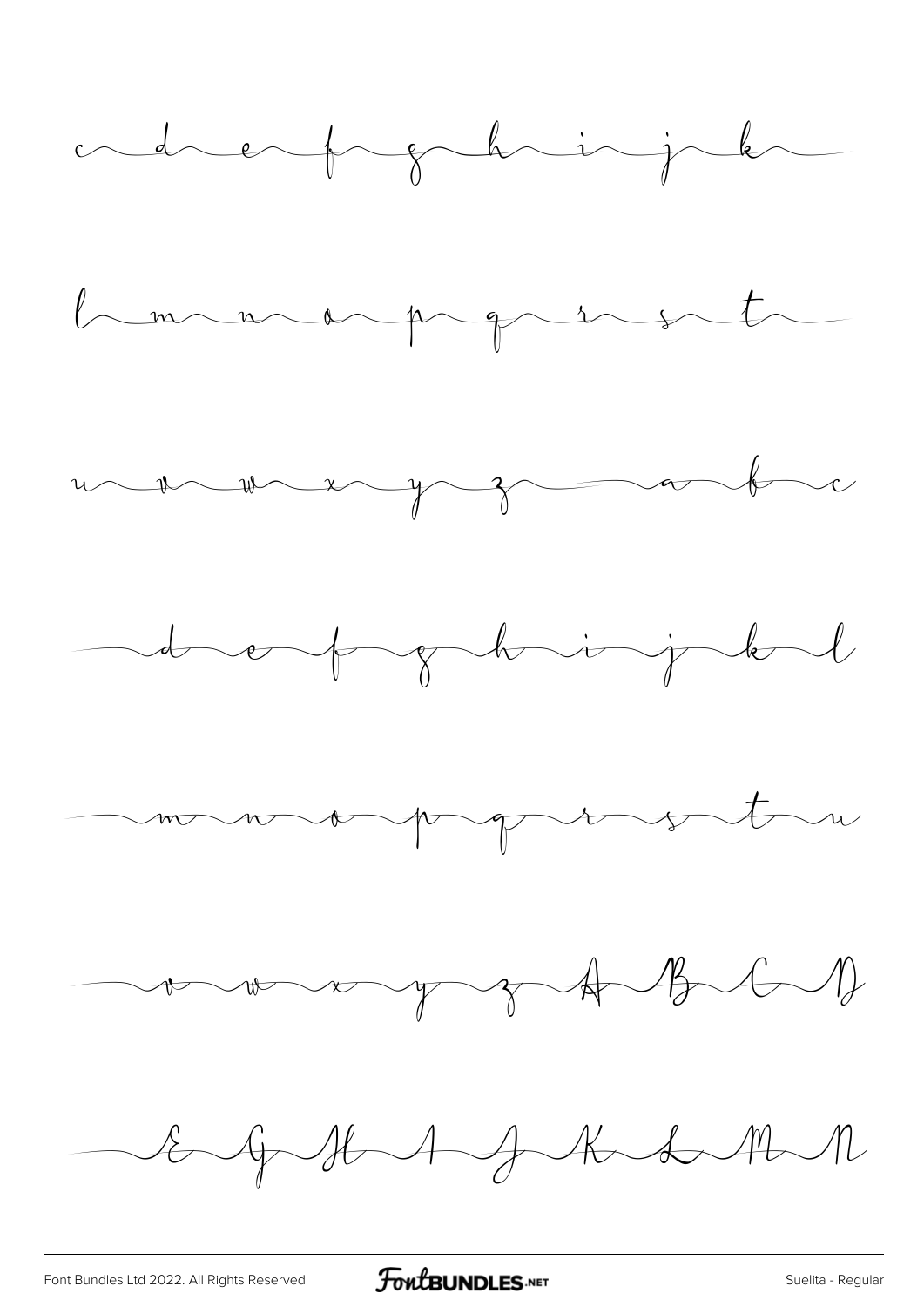$A$   $A$   $B$   $S$   $A$   $A$ 

 $A\rightarrow Z\rightarrow W$ 

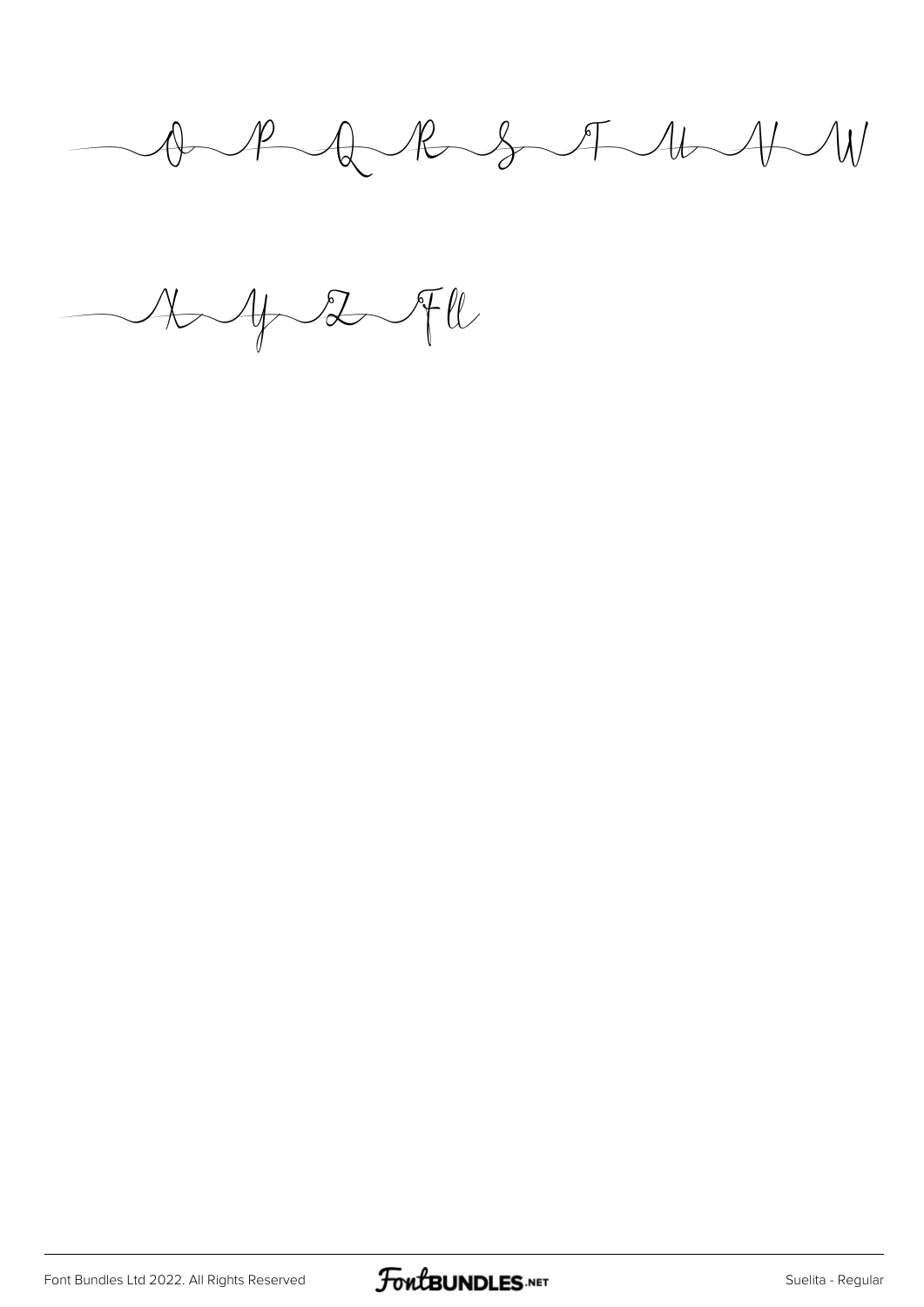### MorenaFont - Regular

**Uppercase Characters** 

**Lowercase Characters** 

a b c d e f g h i j k l m n o p q r s t u v w x y z

**Numbers** 

0123456789

 $1''$  #  $8'$  % & ' ( )  $\neq$  , . . . .  $\neq$  $\Rightarrow P \wedge \wedge P = P \wedge P$  $Q$  $\mathcal{S}$   $\blacksquare$  $\overline{a}$  $\mathscr{S}$  $\overline{\langle}$  $\frac{1}{2}$   $\frac{3}{4}$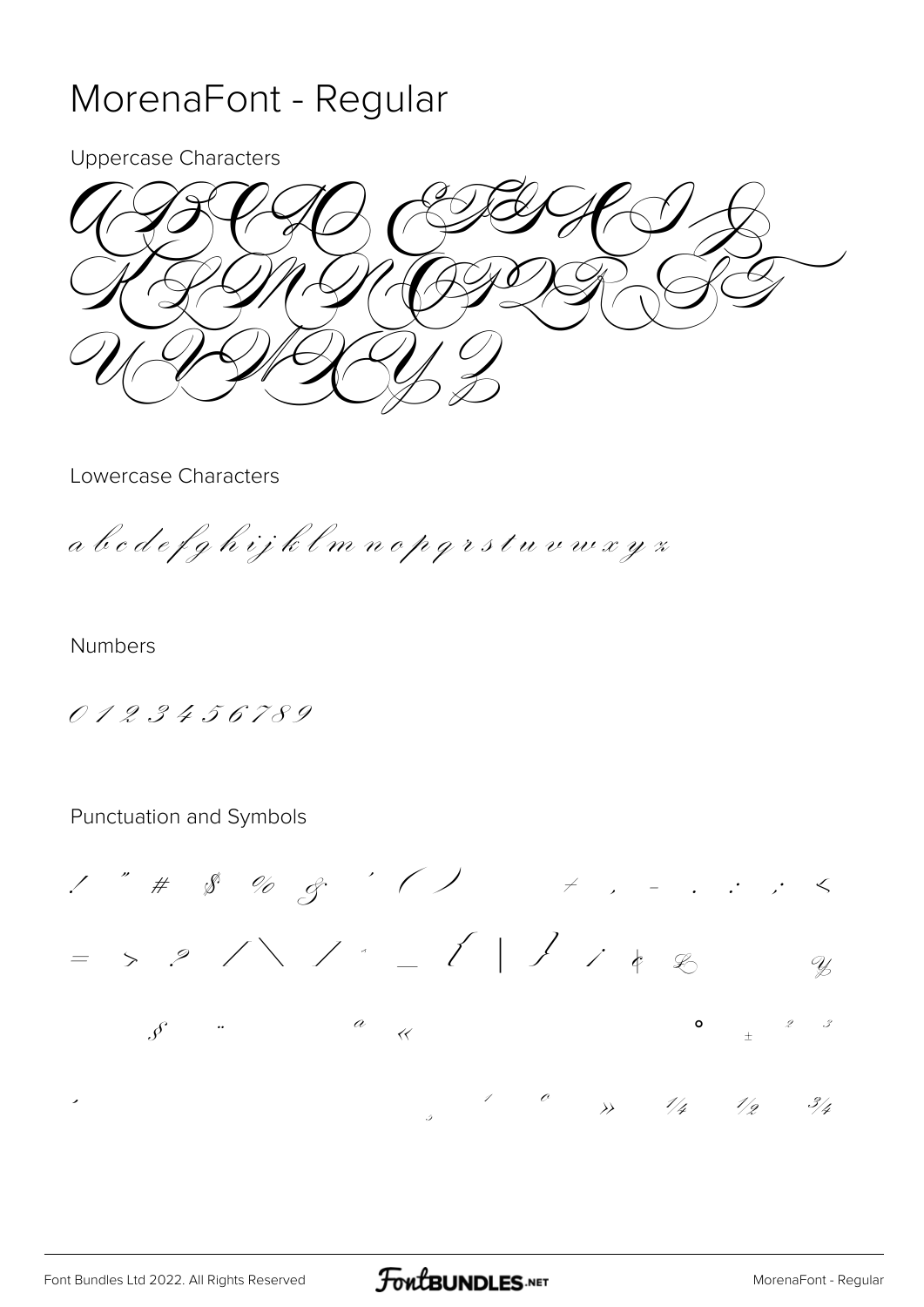$\widehat{\mathcal{A}}$  of  $\widehat{\mathcal{A}}$  and  $\widehat{\mathcal{C}}$ 







|  | U U Y                                                                         |  |  | $\dot{a}$ $\dot{a}$ $\dot{a}$ $\ddot{a}$ |  |
|--|-------------------------------------------------------------------------------|--|--|------------------------------------------|--|
|  | $\ddot{a}$ $\dot{a}$ ae c $\dot{e}$ $\dot{e}$ $\ddot{e}$ $\ddot{e}$ $\dot{e}$ |  |  |                                          |  |
|  |                                                                               |  |  |                                          |  |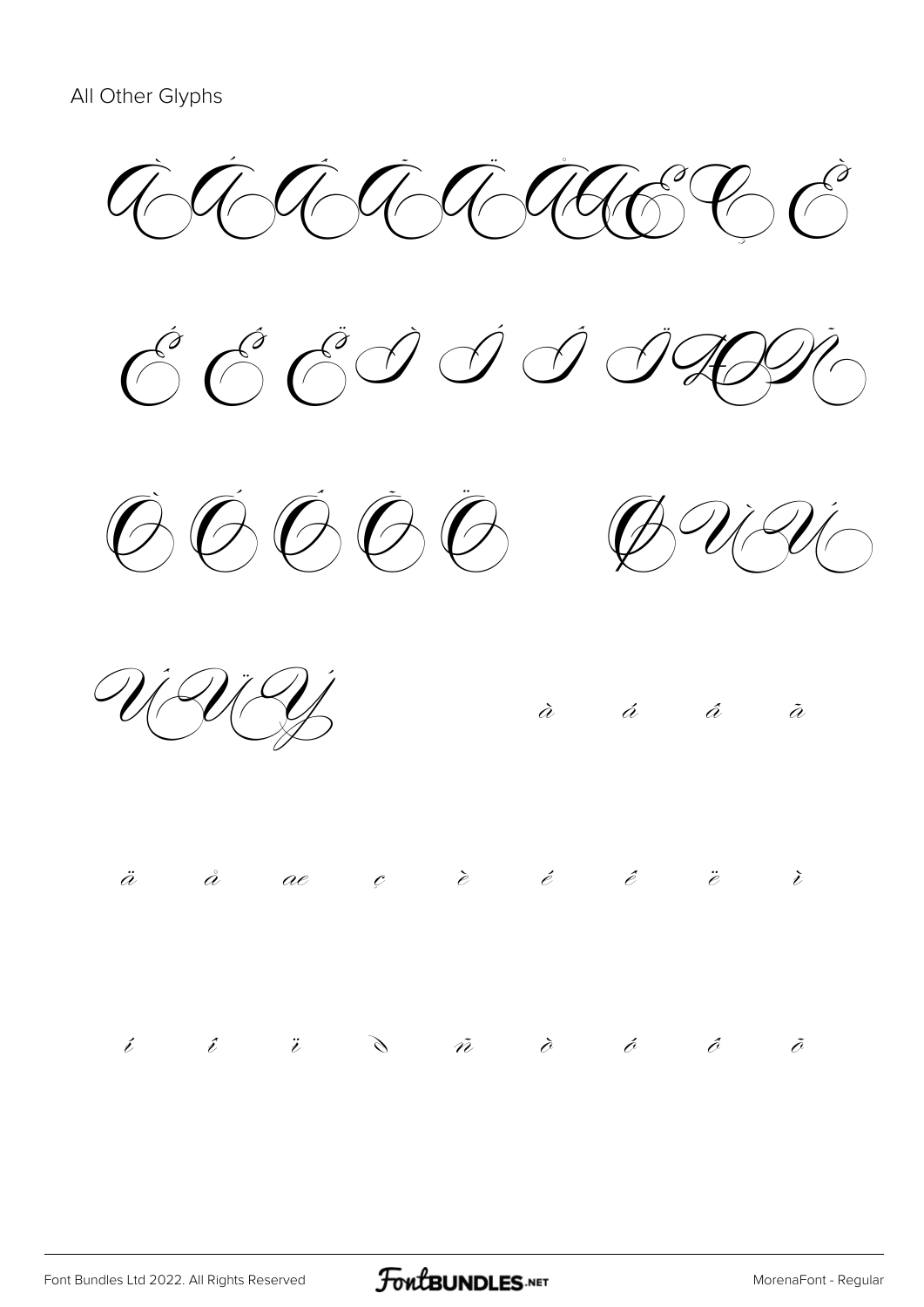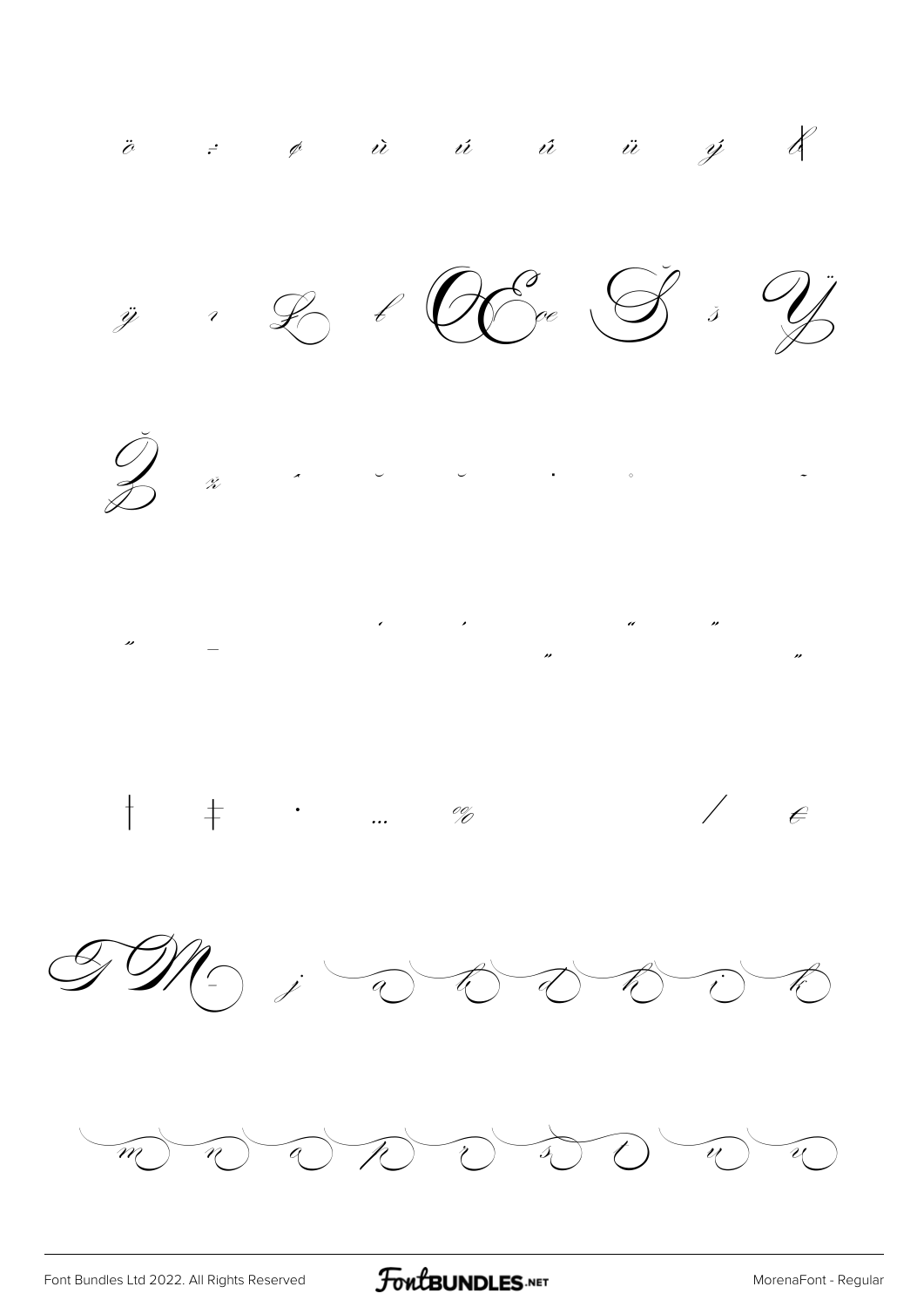

[Font Bundles Ltd 2022. All Rights Reserved](https://fontbundles.net/) **FoutBUNDLES.NET** [MorenaFont - Regular](https://fontbundles.net/)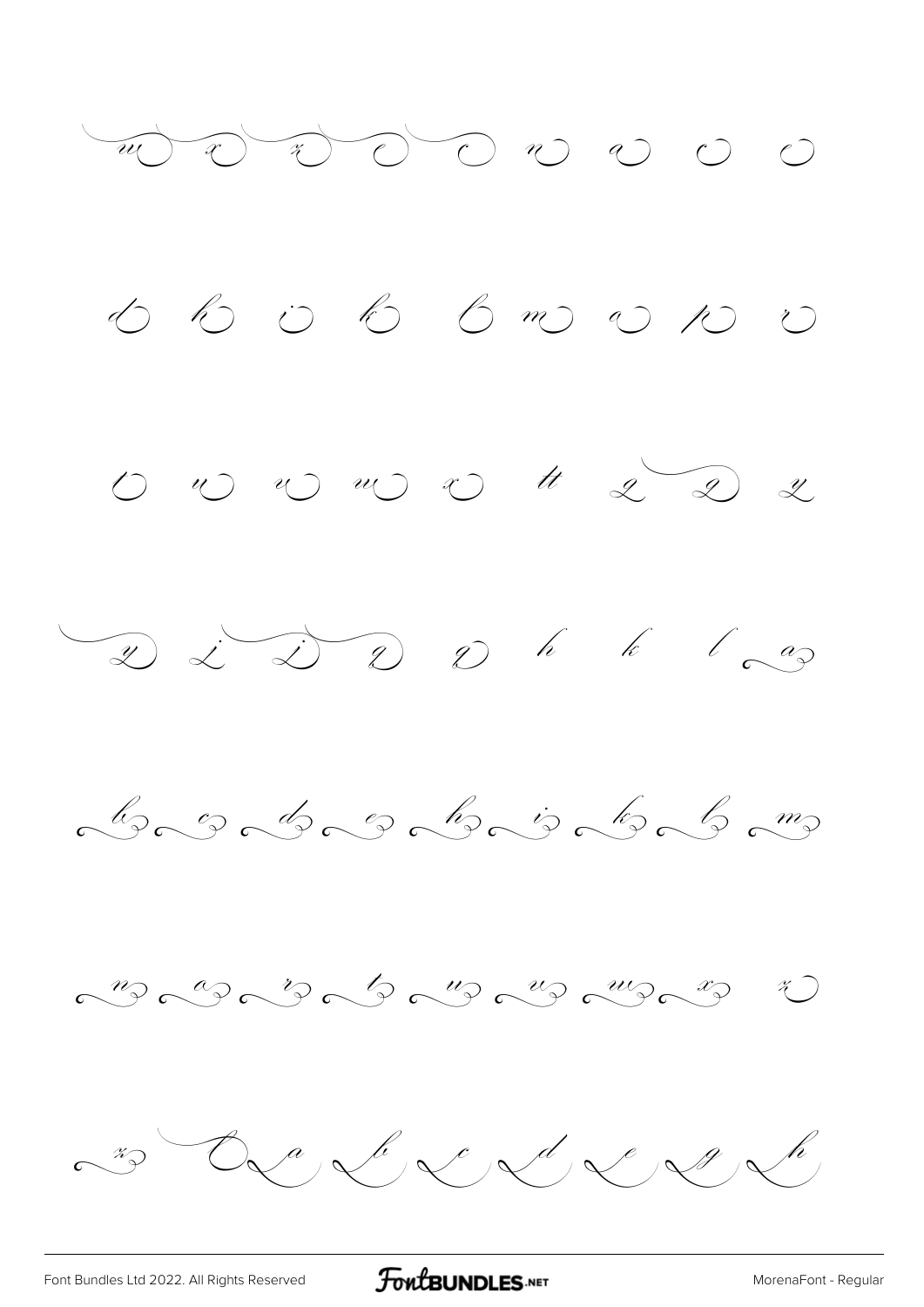







fi fl

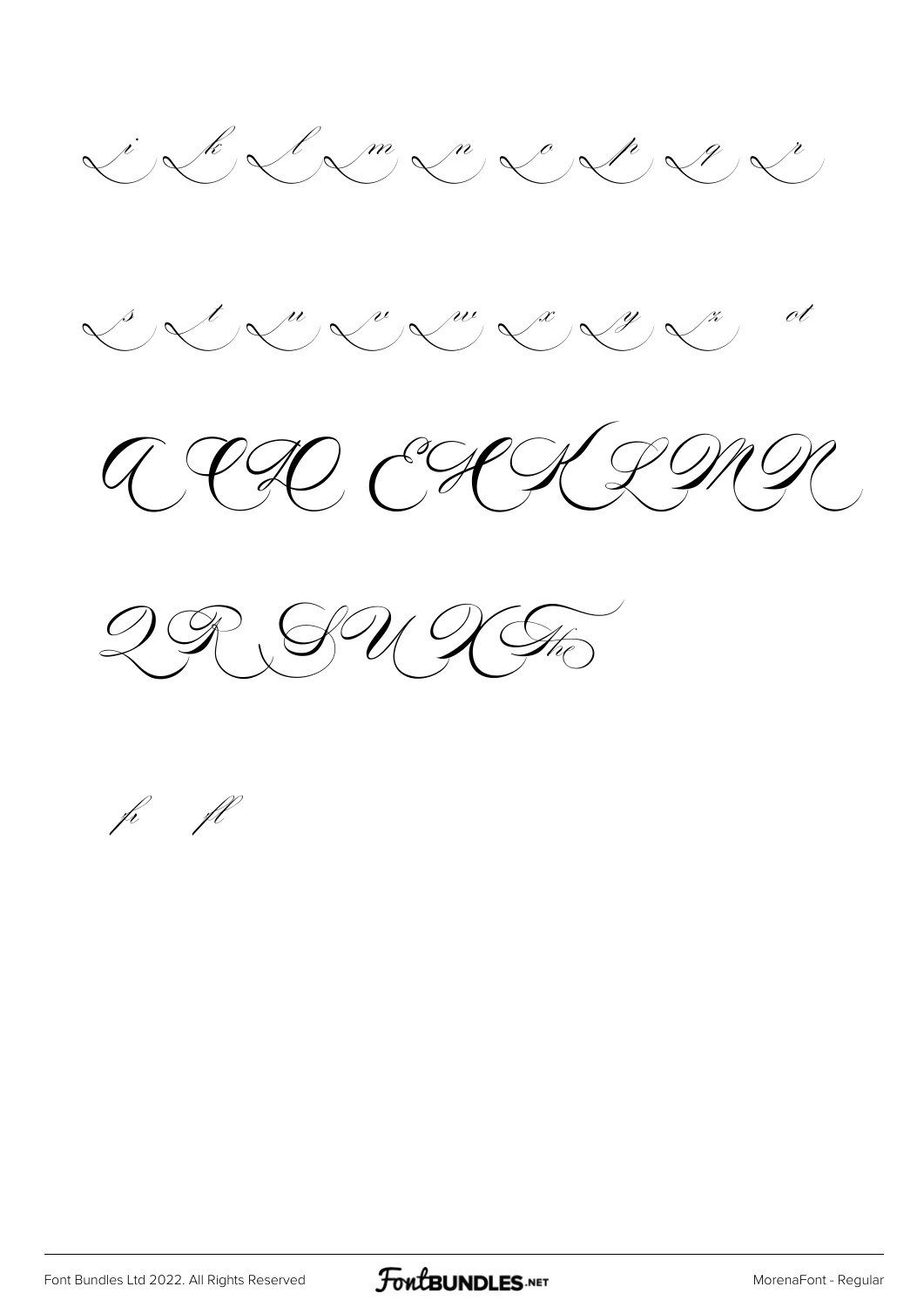### Classical Pen Script - Regular

**Uppercase Characters** 

ARCDE F HQY 9  $\mathscr{L}\circ\mathscr{M}\circ\mathscr{N}$ でっつ うっとっとっ

Lowercase Characters

ghijklmnopgrstuvwxyr abodef

**Numbers** 

0123456789

 $\mathscr{S}$   $\frac{\partial}{\partial}$   $\mathscr{E}$   $\cdot$  ( )  $#$  $\therefore$   $\therefore$   $\angle$  = >  $\frac{9}{1}$  $\left\{\begin{array}{c} \begin{array}{c} \begin{array}{c} \end{array}\\ \begin{array}{c} \end{array}\right. & \begin{array}{c} \end{array}\right. & \begin{array}{c} \end{array}\left. \begin{array}{c} \end{array}\left\{ \begin{array}{c} \begin{array}{c} \end{array}\right. & \begin{array}{c} \end{array}\left\{ \begin{array}{c} \end{array}\right. & \begin{array}{c} \end{array}\left\{ \begin{array}{c} \end{array}\right. & \begin{array}{c} \end{array}\left\{ \begin{array}{c} \end{array}\right. & \begin{array}{c} \end{array}\left\{ \begin{array}{$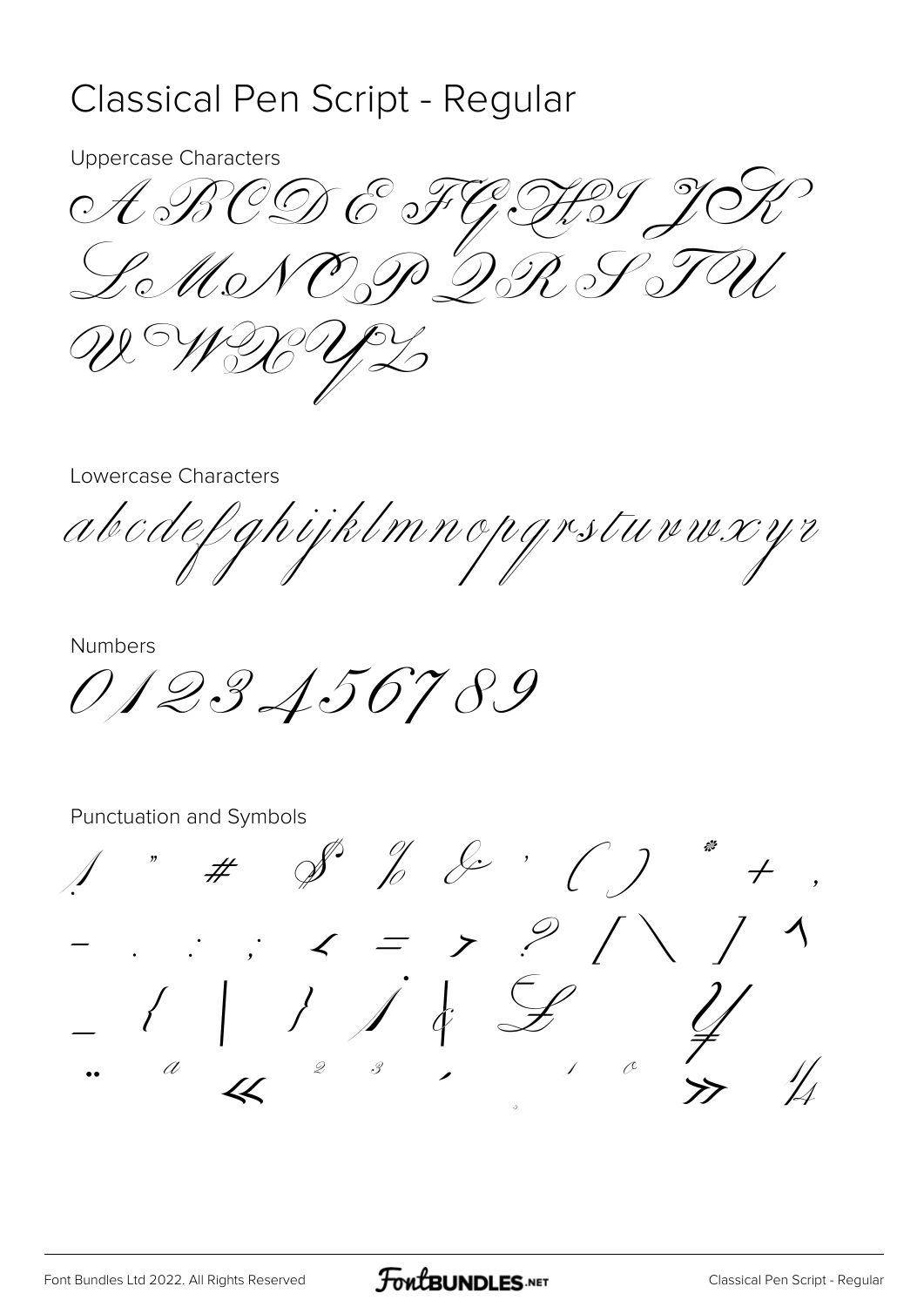16



#### All Other Glyphs

Actot Actote C E

6 6 5 9 9 9 9 9 0 70

O O O O x UNUU

Uj à á á å ä å å æ ç

## $\dot{e}$   $\dot{e}$   $\ddot{e}$   $\ddot{e}$   $\dot{v}$   $\dot{v}$   $\ddot{v}$   $\ddot{v}$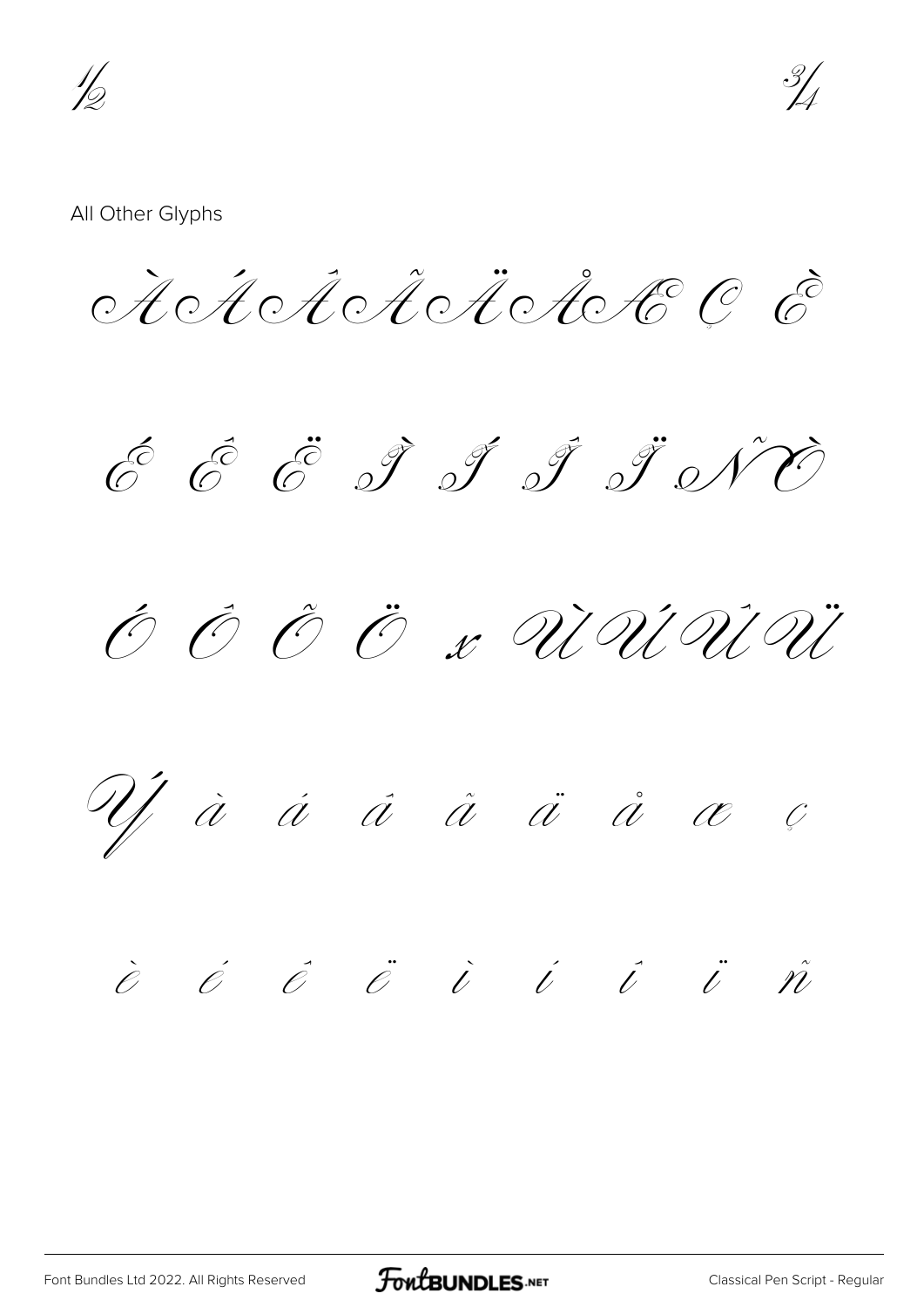$\dot{c}$   $\dot{c}$   $\ddot{c}$   $\ddot{c}$   $\dot{c}$   $\dot{c}$   $\dot{c}$   $\dot{d}$   $\dot{u}$   $\dot{u}$ ú ü ý k ÿ 1 L t C C J 5 Y 2 7 1 + + . . % < > 1 TM a c e g i j k l c p g t u s z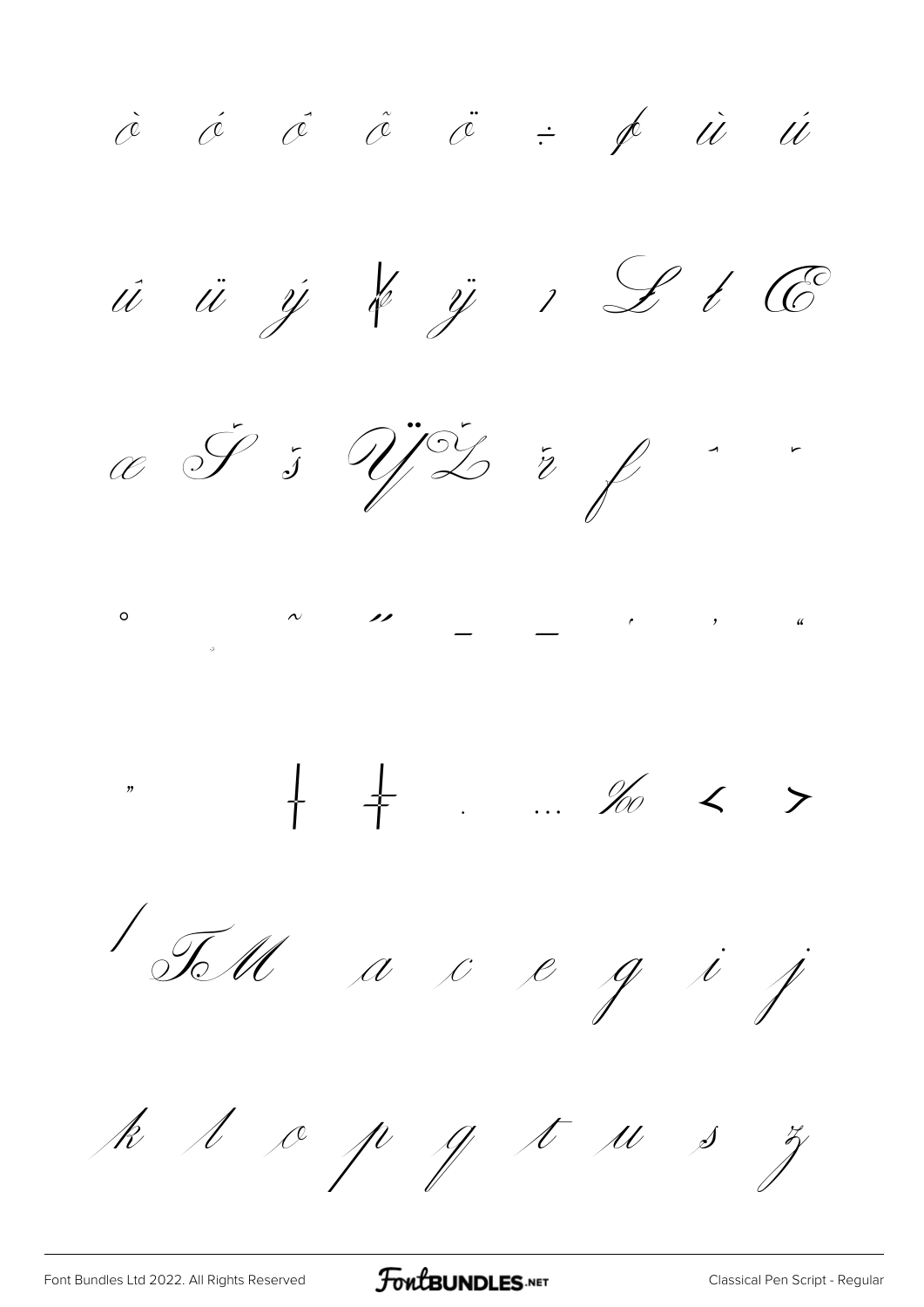$d$   $h$   $d$   $m$   $\mathcal{O}_{f}$   $k$   $\mathcal{G}_{f}$   $\mathcal{G}_{f}$ THIM WI DESKO HNS46 $\gamma$ 89ab  $\omega$  is  $\omega$  us to steel DDF  $\int s\,k$   $\int\mathcal{D}\,d\mathcal{D}\,s$  $\begin{array}{ccc} \mathbf{1} & \mathbf{1} & \mathbf{1} & \mathbf{1} & \mathbf{1} & \mathbf{1} & \mathbf{1} & \mathbf{1} & \mathbf{1} & \mathbf{1} & \mathbf{1} & \mathbf{1} & \mathbf{1} & \mathbf{1} & \mathbf{1} & \mathbf{1} & \mathbf{1} & \mathbf{1} & \mathbf{1} & \mathbf{1} & \mathbf{1} & \mathbf{1} & \mathbf{1} & \mathbf{1} & \mathbf{1} & \mathbf{1} & \mathbf{1} & \mathbf{1} & \mathbf{1} & \mathbf{1} & \mathbf$  $\partial$  n m r n m) C fi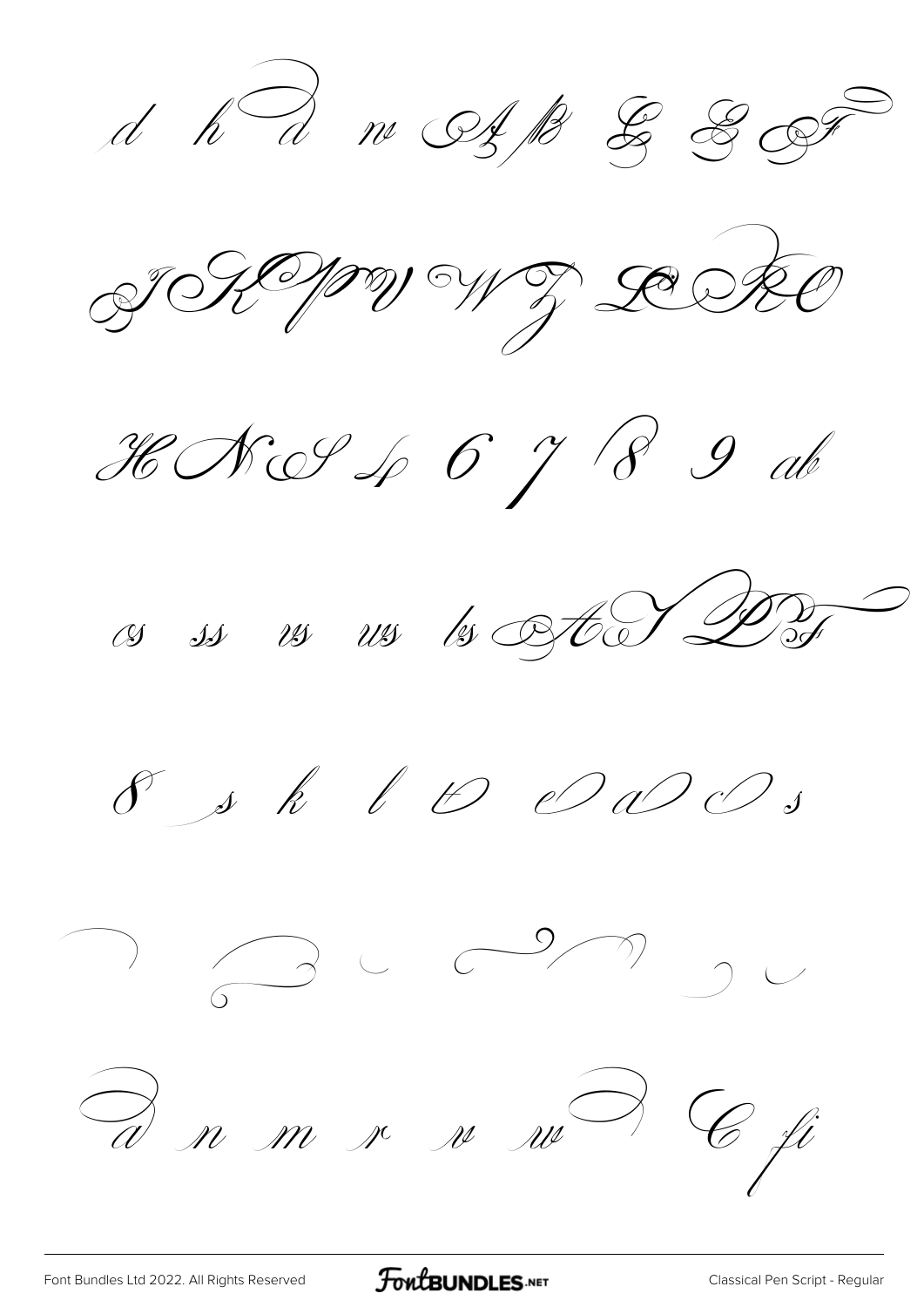

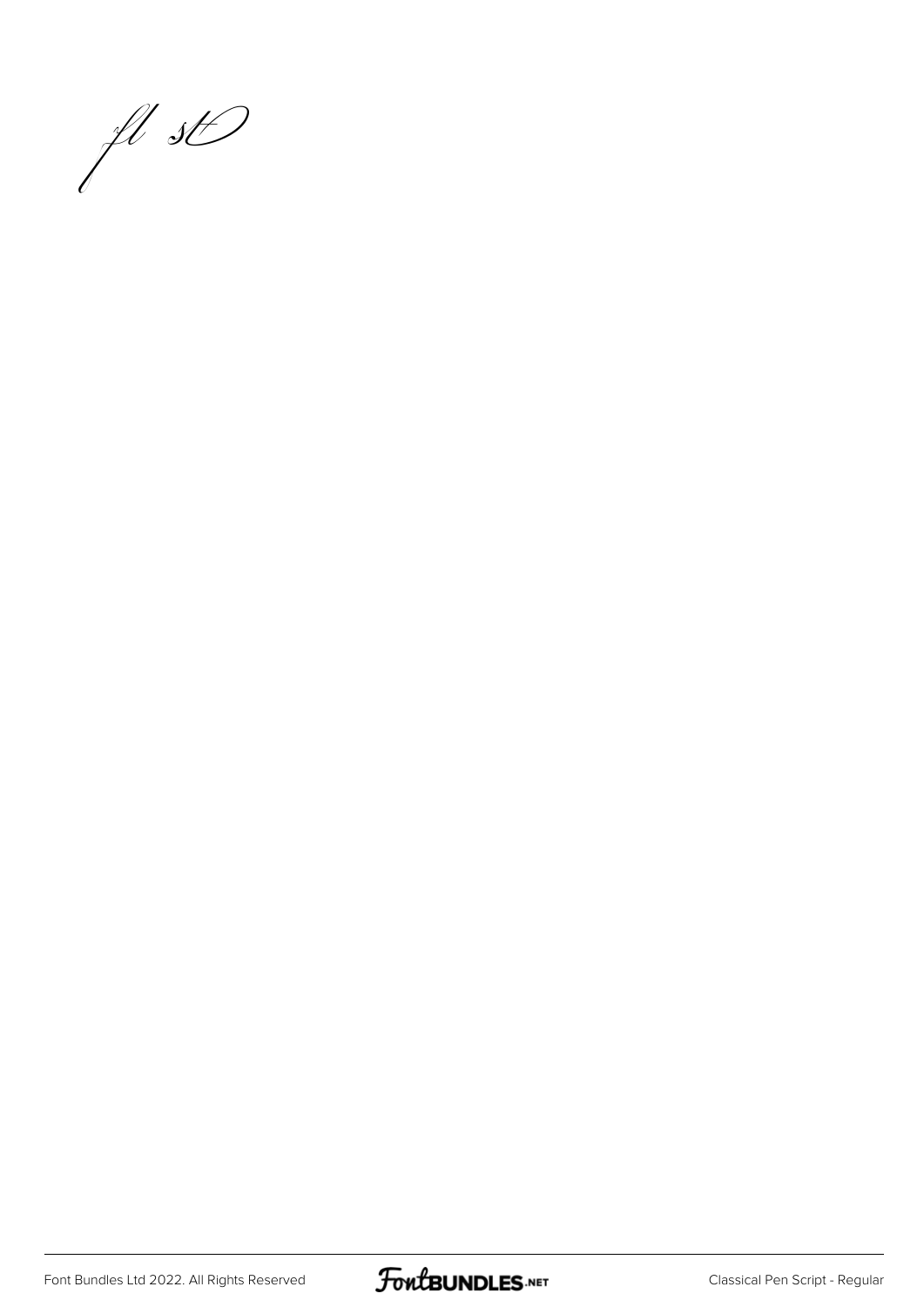### Violete - Regular

**Uppercase Characters** 

BCDEFGHIJKLMNO QRSTUUWXY2

Lowercase Characters

abcdefghijklmnopgrstnvwxyz

**Numbers** 

0123456789

Punctuation and Symbols  $*$  \* \* \$ % & ( ) \* + , - ;<br>; c = > ? ( \ ) \* + , - ; ≫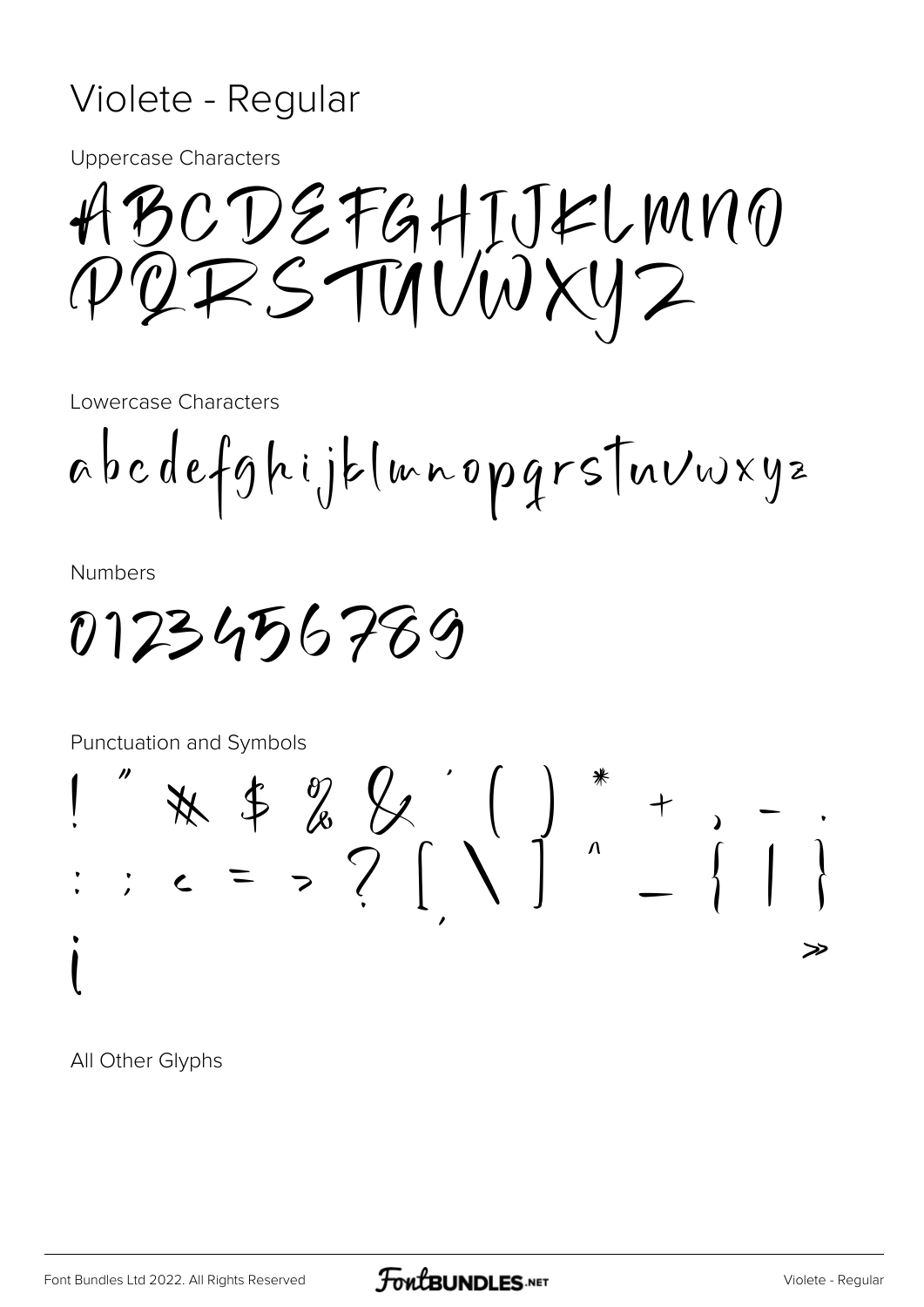$$
" \begin{array}{rcl}\n\therefore & \circ & \circ \\ \n\text{if } & \circ \\ \n\end{array}
$$
\n
$$
" \begin{array}{rcl}\n\text{if } & \circ \\ \n\end{array}
$$
\n
$$
x \begin{array}{rcl}\n\text{if } & \circ \\ \n\end{array}
$$
\n
$$
x \begin{array}{rcl}\n\text{if } & \circ \\ \n\end{array}
$$
\n
$$
x \begin{array}{rcl}\n\text{if } & \circ \\ \n\end{array}
$$
\n
$$
x \begin{array}{rcl}\n\text{if } & \circ \\ \n\end{array}
$$
\n
$$
x \begin{array}{rcl}\n\text{if } & \circ \\ \n\end{array}
$$
\n
$$
x \begin{array}{rcl}\n\text{if } & \circ \\ \n\end{array}
$$
\n
$$
x \begin{array}{rcl}\n\text{if } & \circ \\ \n\end{array}
$$
\n
$$
x \begin{array}{rcl}\n\text{if } & \circ \\ \n\end{array}
$$
\n
$$
x \begin{array}{rcl}\n\text{if } & \circ \\ \n\end{array}
$$
\n
$$
x \begin{array}{rcl}\n\text{if } & \circ \\ \n\end{array}
$$
\n
$$
x \begin{array}{rcl}\n\text{if } & \circ \\ \n\end{array}
$$
\n
$$
x \begin{array}{rcl}\n\text{if } & \circ \\ \n\end{array}
$$
\n
$$
x \begin{array}{rcl}\n\text{if } & \circ \\ \n\end{array}
$$
\n
$$
x \begin{array}{rcl}\n\text{if } & \circ \\ \n\end{array}
$$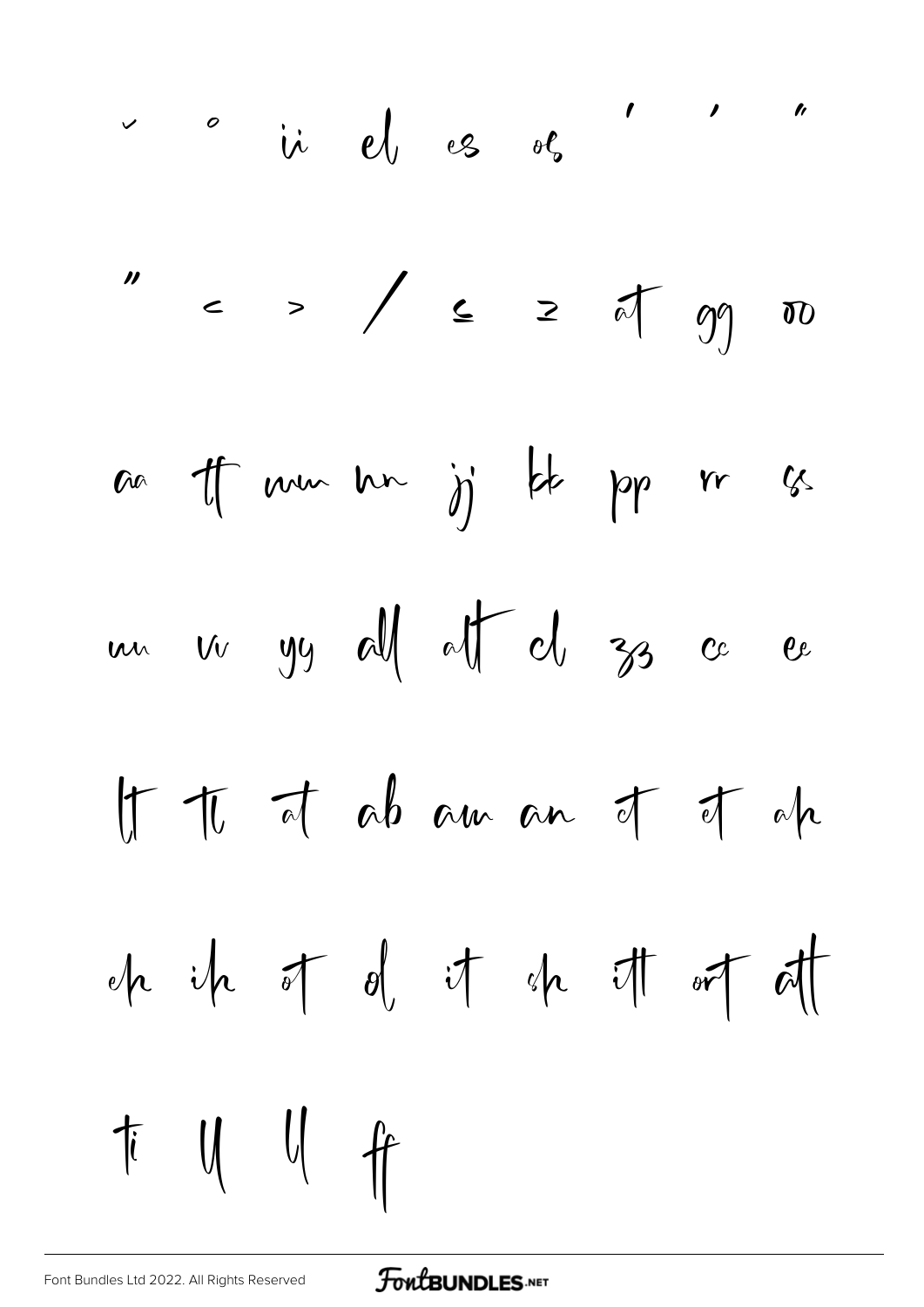### melistania - Regular

**Uppercase Characters** 

Lowercase Characters

$$
a\,b\,c\,d\,e\,f\,g\,h\,ij\,f\,l\,m\,h\,\epsilon\,p\,g\,r\,g\,\overline{\uparrow}u\,v\,w\,\kappa\,g\,z
$$

**Numbers** 

0123456789

Punctuation and Symbols

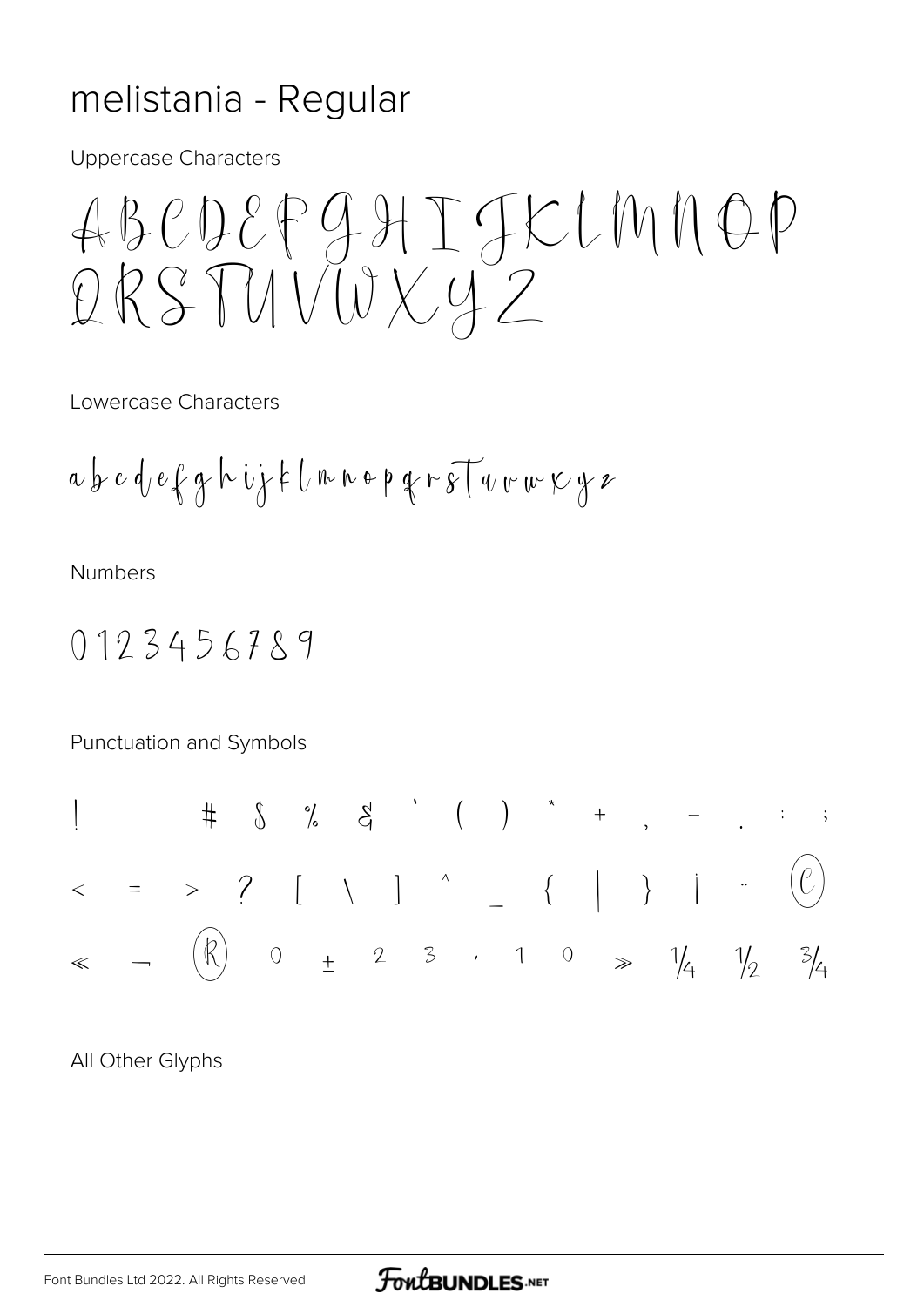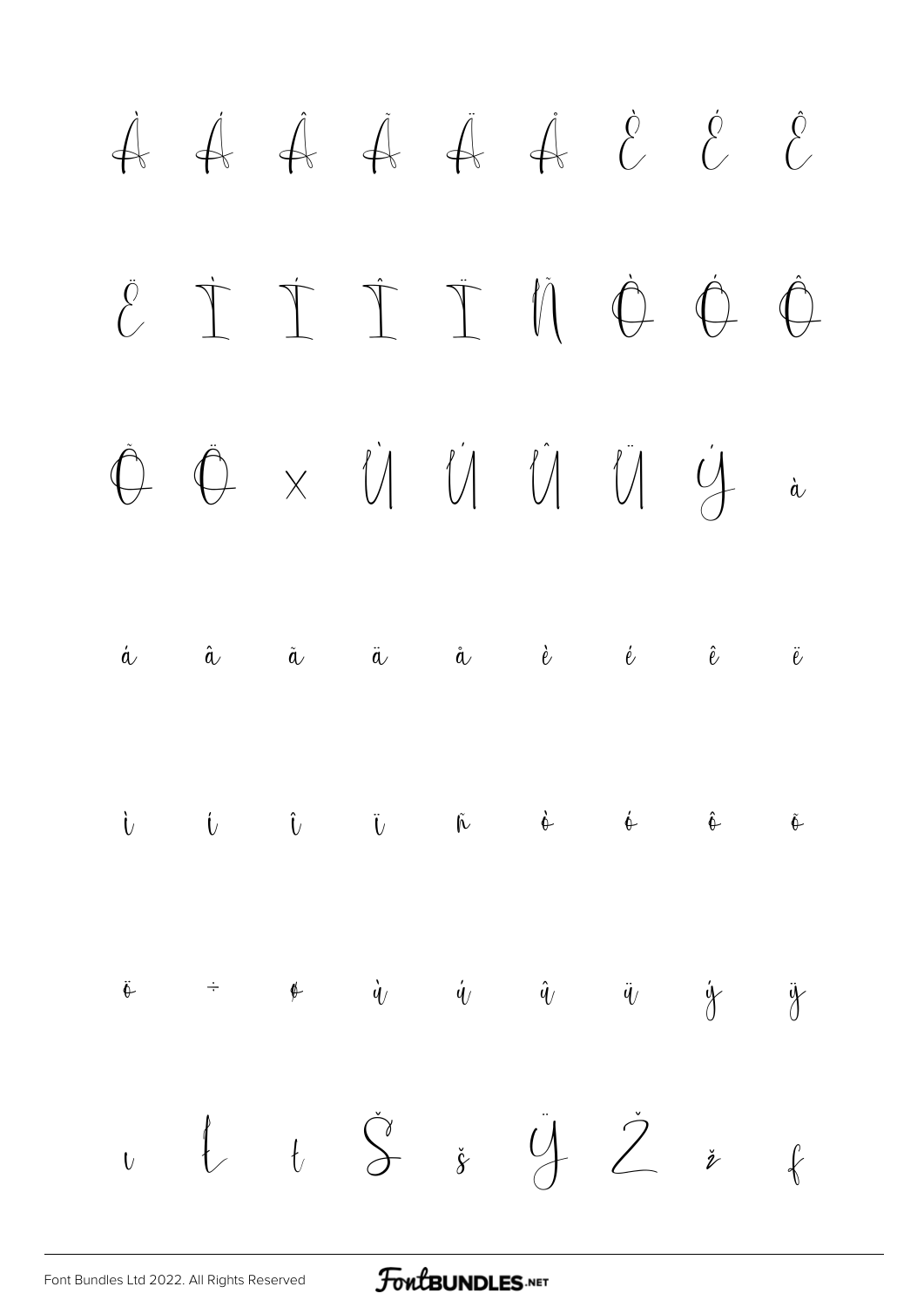$\begin{array}{ccccccccccccc} \multicolumn{2}{c}{} & & & & & & & \multicolumn{2}{c} & & & & \multicolumn{2}{c} & & & \multicolumn{2}{c} & & & \multicolumn{2}{c} & & & \multicolumn{2}{c} & & & \multicolumn{2}{c} & & & \multicolumn{2}{c} & & & \multicolumn{2}{c} & & & \multicolumn{2}{c} & & & \multicolumn{2}{c} & & & \multicolumn{2}{c} & & & \multicolumn{2}{c} & & & \multicolumn{2}{c} & & & \multicolumn{2}{c} & & & \multicolumn{2}{c} & & & \multicolumn{2}{c} & & &$ 

 $\hat{\mathbf{r}}$ 

 $\ddot{\phantom{0}}$ 

 $\ddot{\phantom{0}}$ 

 $\ddot{\sim}$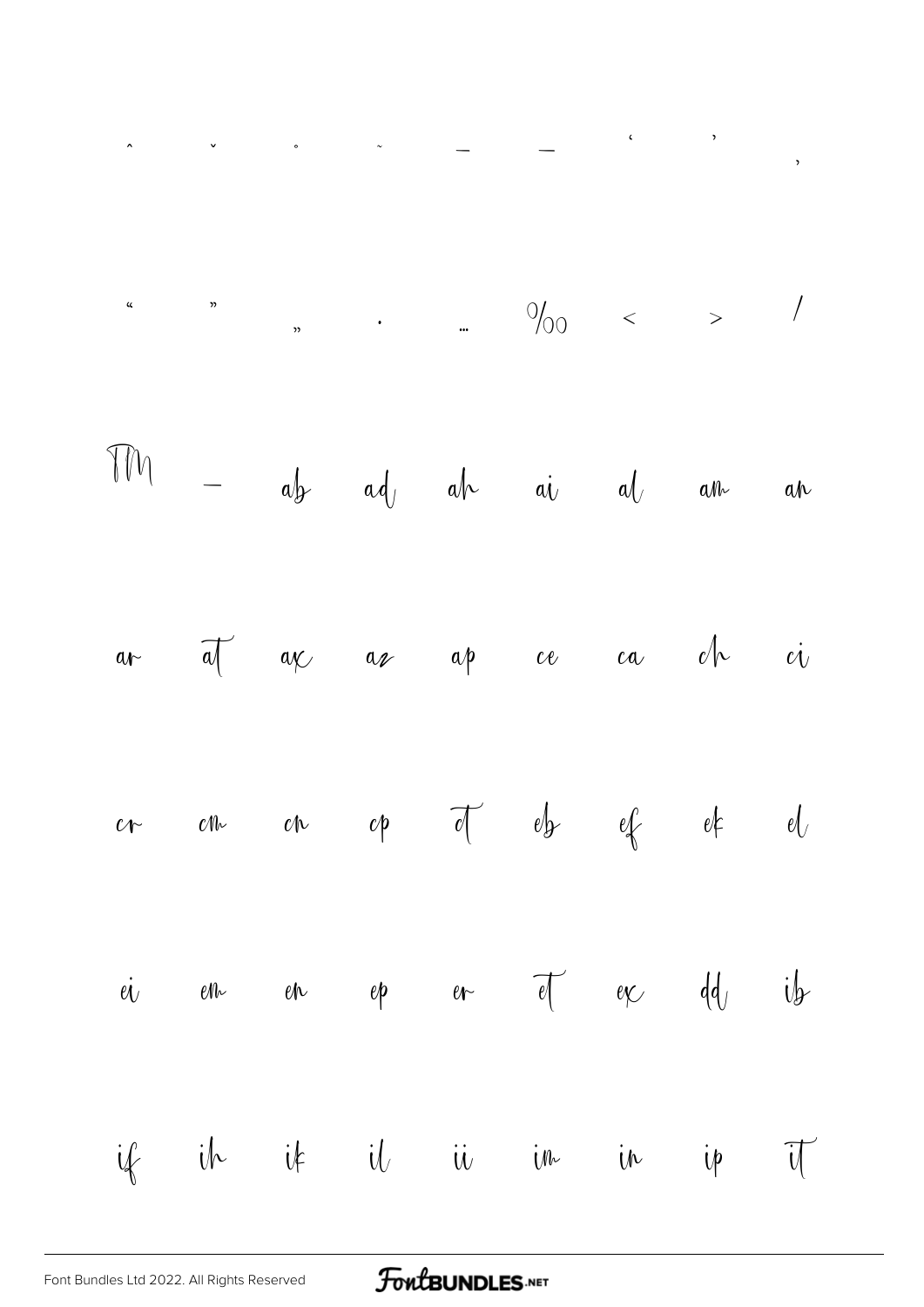ff fi fl st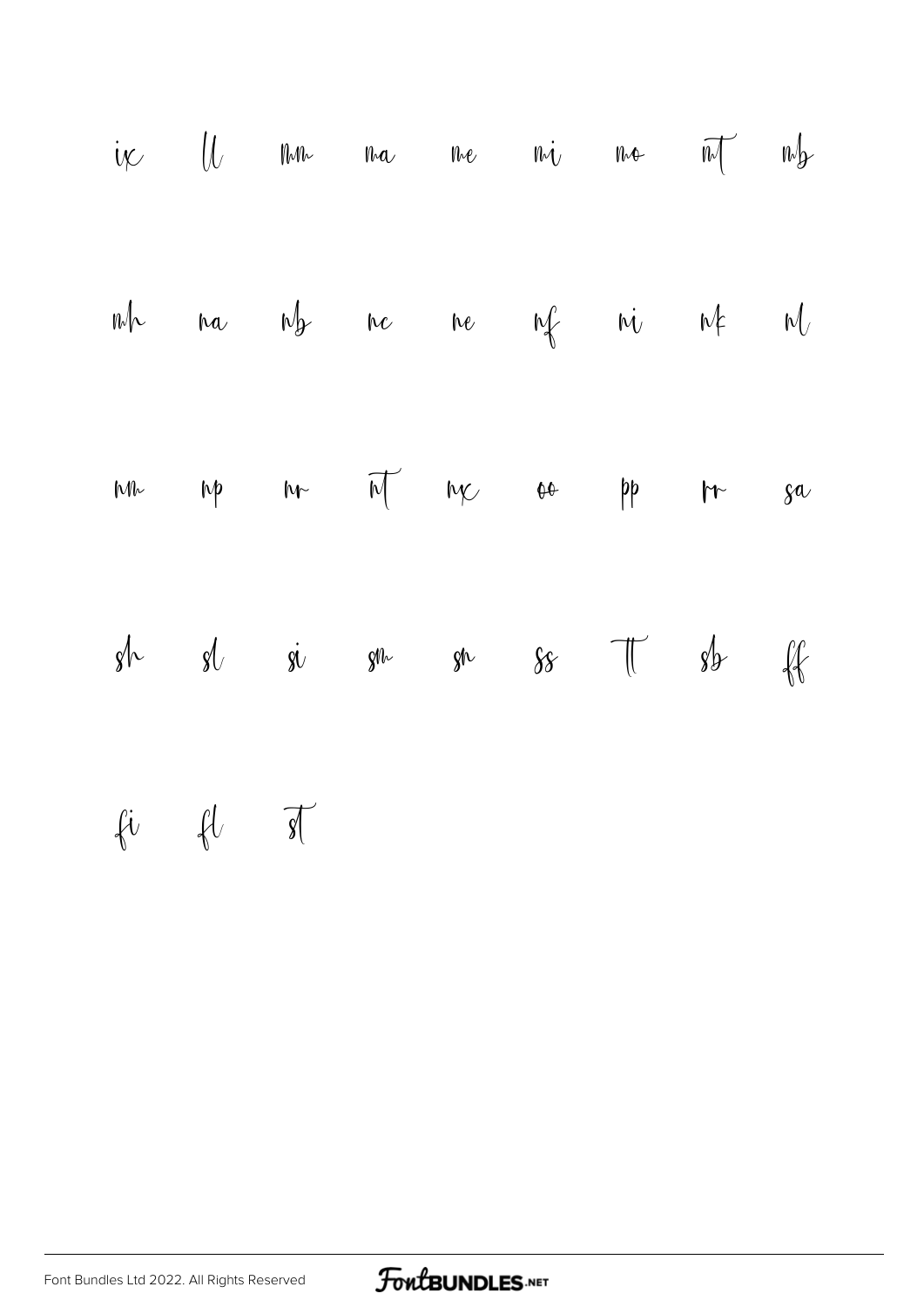#### everlove - Regular

Uppercase Characters



Lowercase Characters

abcdefghijklmnopqrstuvwxyz

Numbers

0123456789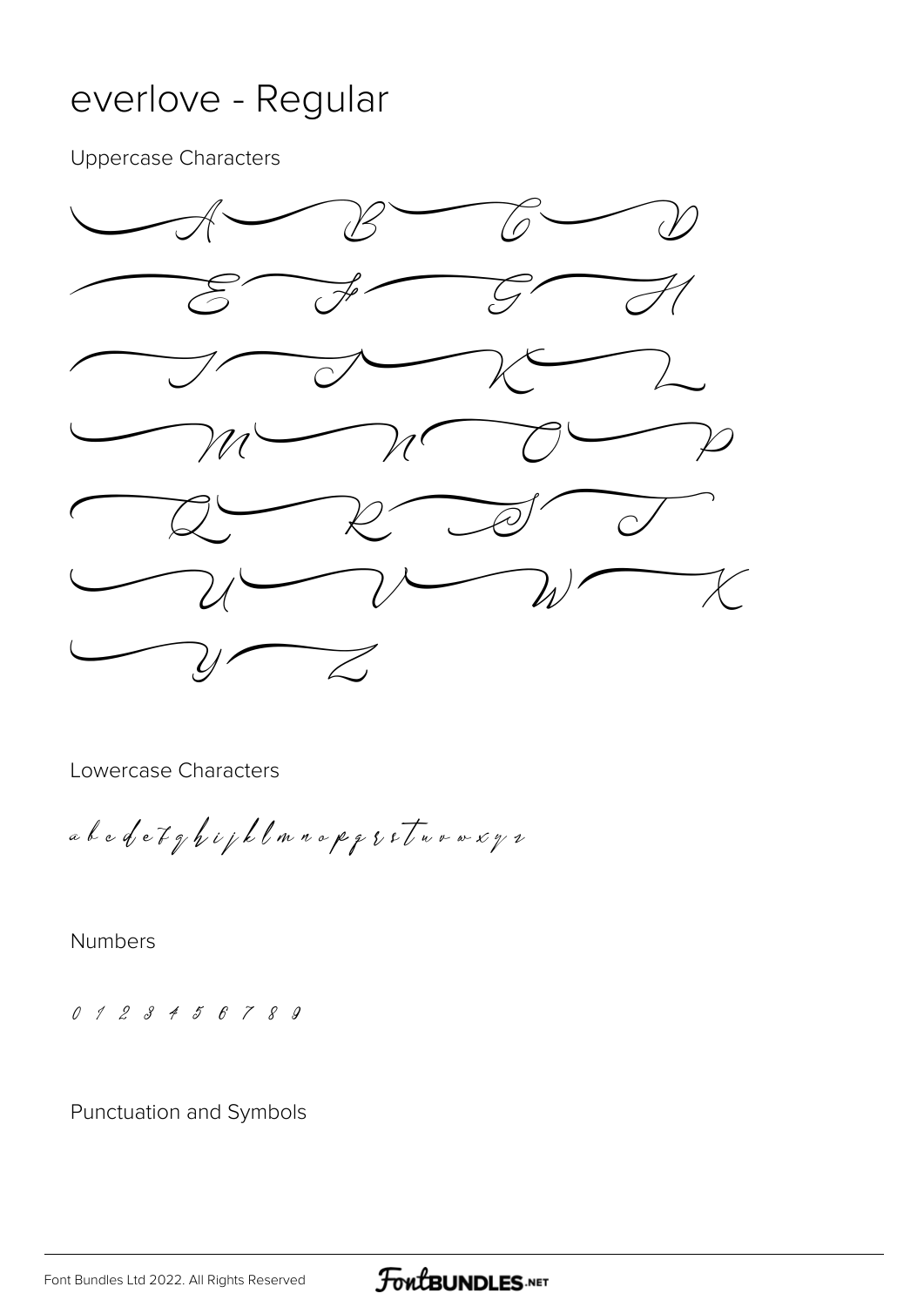